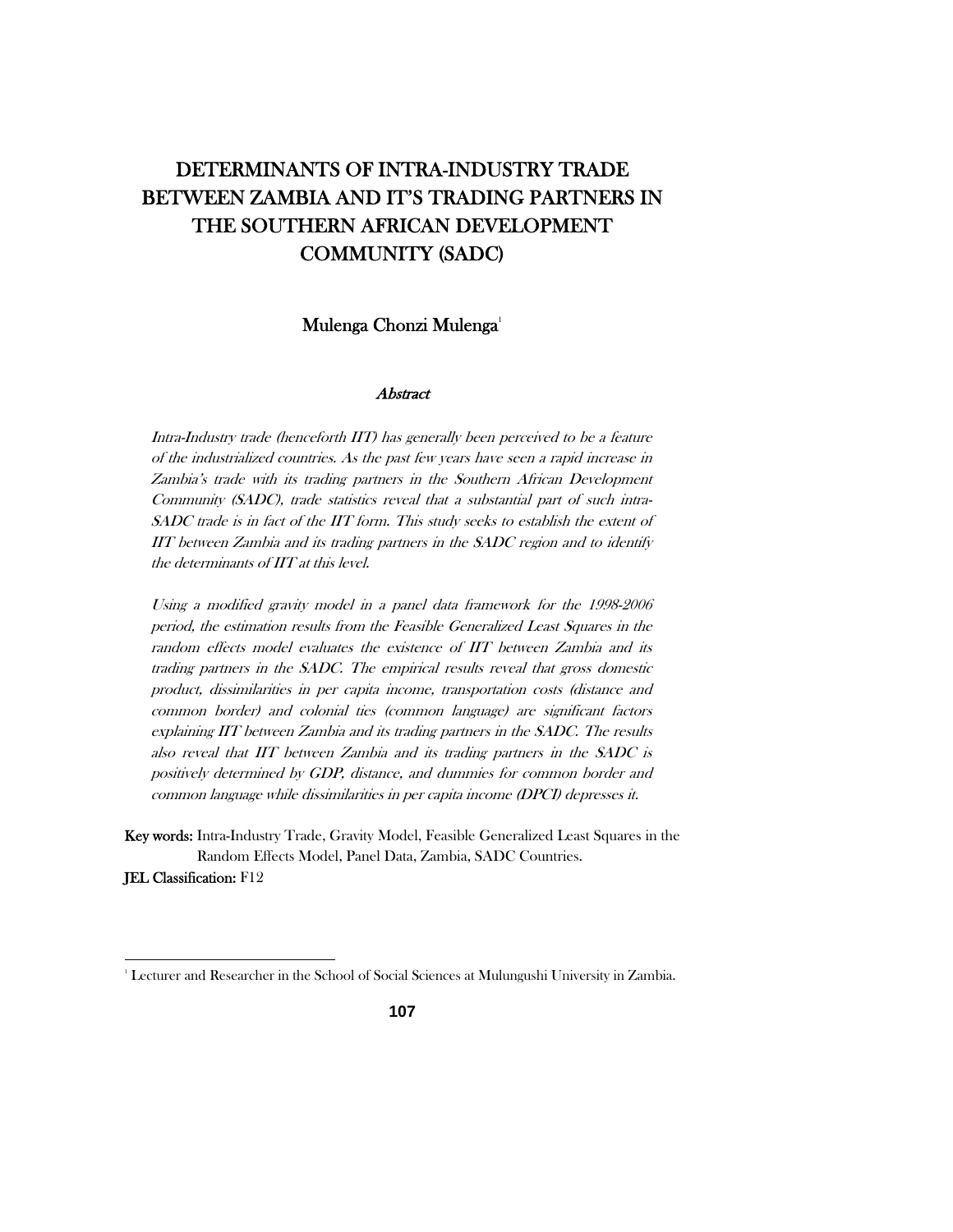## 1. Introduction

International trade involves the exchange of various commodities between countries. There are two types of trade: intra-industry and inter-industry trade. Intra-industry trade (IIT) is the simultaneous import and export of products belonging to the same group, such as the two-way exchange of differentiated textiles or vehicles while inter-industry trade refers to trade in products that belong to different industrial groups, for instance the import of textiles and the export of maize.

While there are a number of studies<sup>2</sup> on developing countries' IIT, previously most trade studies placed greater emphasis on a country's comparative advantage as the basis of trade rather than on economies of scale. This tendency however, ignored the IIT theories which are important in understanding and analysing trade patterns between countries which are relatively similar and produce relatively similar products. IIT arises from the fact that countries try to take advantage of economies of scale in production and because of this it has generally been regarded as a way in which countries involved in trade stand to benefit. This can be achieved through increasing trade among them, and it is in this vein that many countries in the Southern African Development Community (SADC) have realized the potential benefits and have therefore advocated for its expansion.

It has been assumed that the degree of specialization in IIT is highly correlated with the level of a country's development. Therefore, since specialization mostly characterizes manufacturing goods and not primary commodity exports on which countries in the SADC are mainly dependent for their economic survival, IIT has generally been perceived to be a feature of the industrialized countries. However, trade statistics show that substantial part of the intra-SADC trade is in fact IIT. For instance in 2004, the G-L index<sup>3</sup> as calculated at a four digit Harmonised System (HS) code level, revealed that Zambia's top 15 categories of products had a G-L index above 0.6 in its trade with other countries in the SADC region except South Africa (TIPS<sup>4</sup>, 2007).<sup>5</sup>

<sup>2</sup> Studies on developing countries' IIT include Aquino (1978), Balassa (1979), Havrylyshyn and Civan (1983), Manrique (1987), Lee and Lee (1993), Stone and Lee (1995), Gonzalez and Velez (1995), Havrylyshyn and Kuznel (1997), Hu and Ma (1999), and Nilsson (1999). 3

<sup>&</sup>lt;sup>3</sup> The G-L index estimates the proportion of trade accounted for by IIT for an industry or sector.

<sup>4</sup> Trade and Industrial Policy Strategy

 $\sim$  A G-L index value of 0.6 means that the proportion of IIT is high.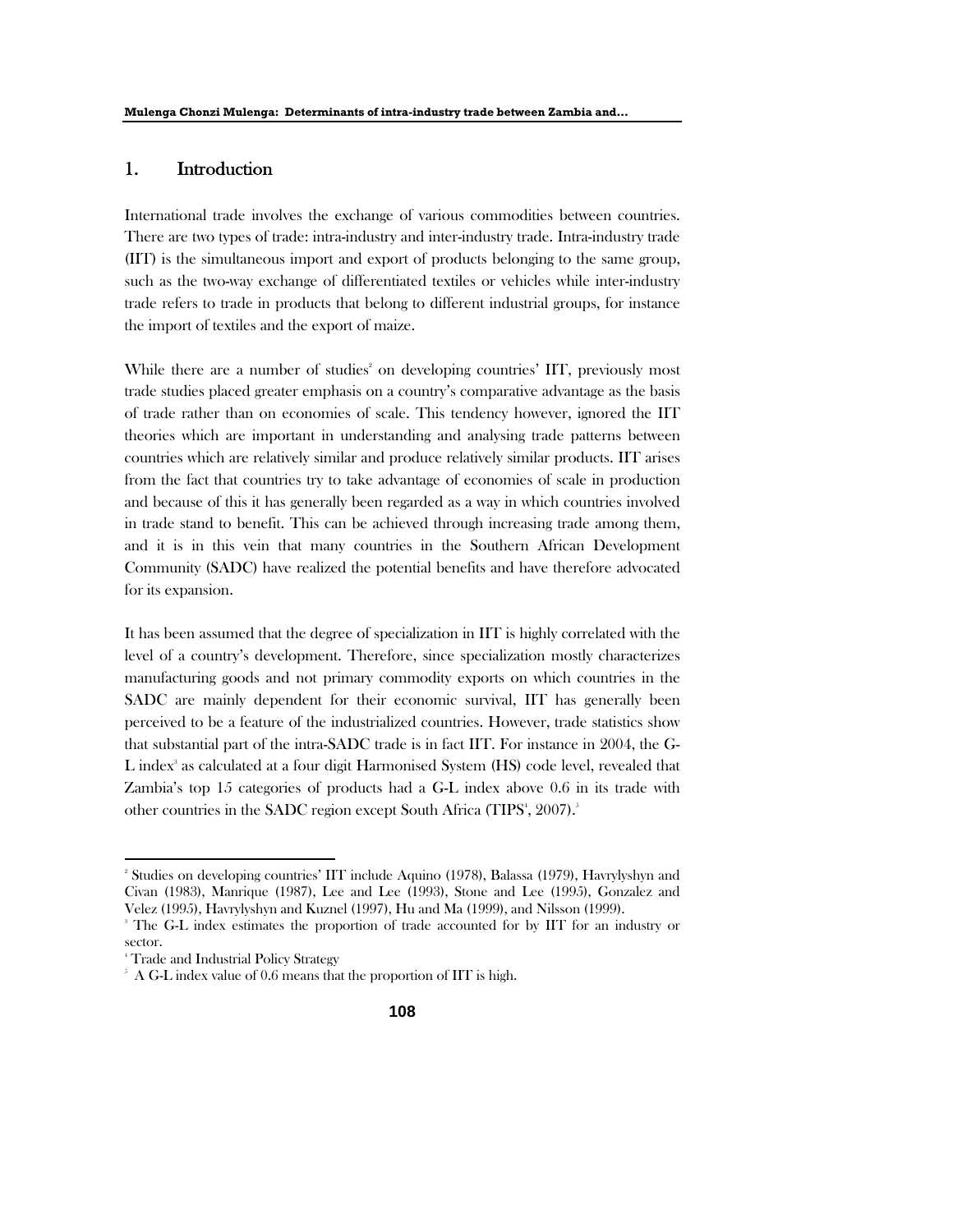This study in its own right tries to establish the extent of the existence of IIT between Zambia and its trading partners in the SADC region and to identify the determinants of IIT between Zambia and its trading partners in SADC. Although IIT is considered to have potential benefits in terms of improving a country's economic prospects, the only study on Zambia's IIT is a study by the Trade and Industrial Policy Strategies (2007). The study measured the existence of IIT in certain industries using the Grubel Lloyd Index and established that the country has substantial IIT in the manufactured copper products such as insulated wire, sugar, confectionery, cement, electric energy products in which the country may exhibit some comparative advantage. No study however, has been undertaken in Zambia to measure the determinants of IIT between Zambia and its trading partners; therefore this study tries to make a modest contribution to knowledge and to Zambia's IIT.

Studies that have attempted to identify the determinants of IIT can be divided into two groups: country-specific studies and industry-specific studies. The country-specific studies explain IIT through the macroeconomic variables in each country, such as per capita income, country size, distance, and trade orientation (DeRosa and Roningen, 2003). Industry-specific studies explain an industry's IIT as a function of industryspecific variables, such as scale variables, advertising/sales ratio and firm concentration ratio (*Ibid*). Some studies have attempted to combine both country and industry variables to identify determinants of IIT. This study, however, employs the country variables using the gravity model of trade which explores the trade partner composition as well as the trade commodity composition. Despite the theoretical relevance and successful empirical performance of the gravity model<sup>7</sup>, no studies have focused on Zambia's IIT using the model although there is strong evidence for increasing IIT among developing countries.

Many studies on IIT state that IIT is prevalent among countries with almost similar economic structures. One thing to note from theoretical and empirical studies involving the determinants of IIT among developing countries is that bilateral trade depends primarily on three variables – the size of an economy, the level of development and the geographical distance between economic centres (Verdoorn, 1960, Kimura and Lee, 2004). Most studies have paid insufficient attention to the role of other country-specific factors such as adjacency, historical ties, trade intensity and exchange rate.

 $\mathrm{^6}$  Verdoon (1960), and Damoense and Jordaan (2010)

<sup>&</sup>lt;sup>7</sup> Chidoko *et. al.,* (2006)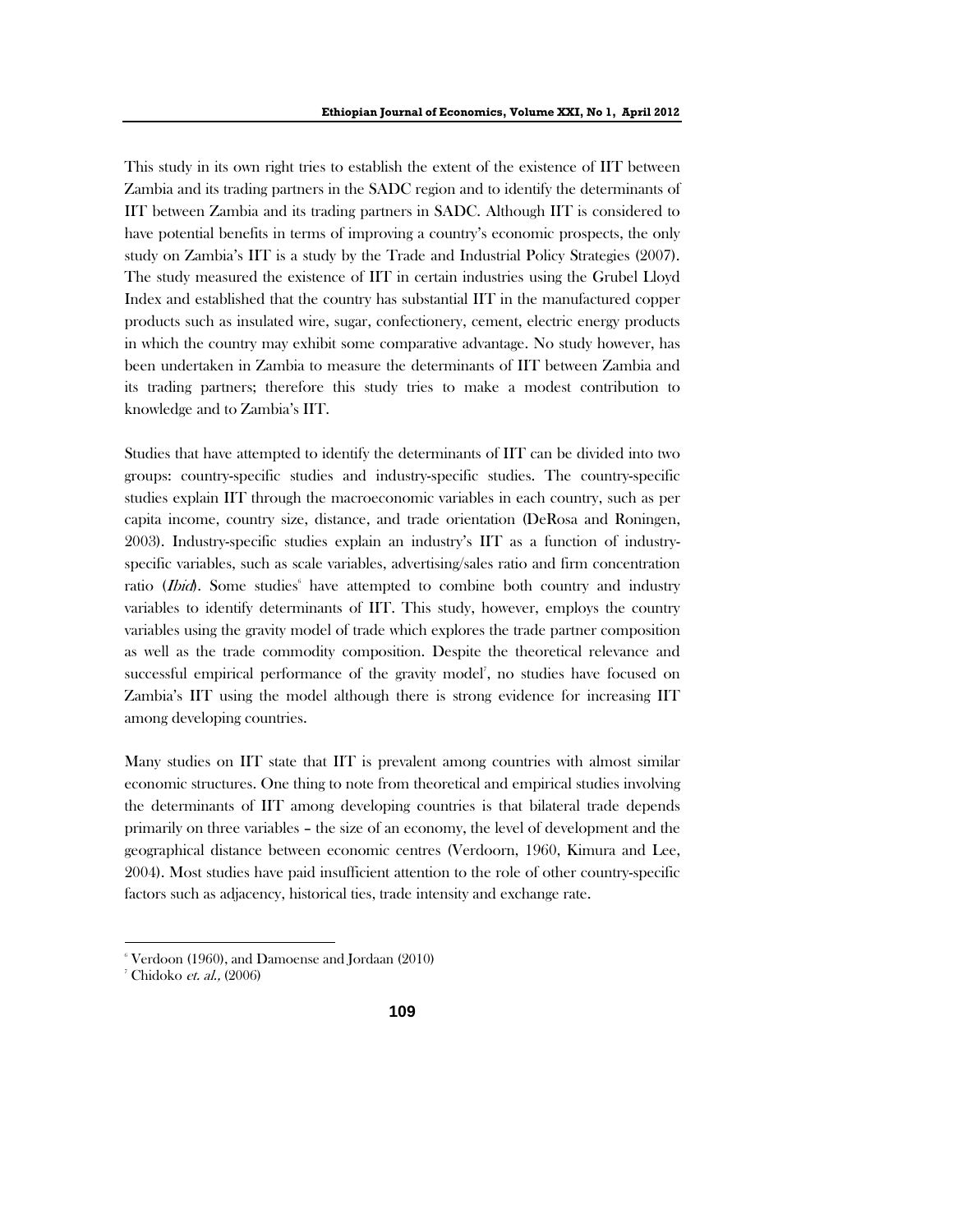This study is significant in the following aspects; by evaluating the existence of IIT, the study determines whether trade in actual fact takes place among countries with similar economic structures and therefore provides policy guidelines within SADC. Furthermore, by outlining the determinants of IIT between Zambia and its trading partners in SADC, this study sheds more light on how IIT is determined by various economic factors other than the size of an economy, level of development and the geographical distance between economic centres. Therefore, this study is expected to equip trade policy makers with some insights to design strategies for improvement of overall trade in the region, and more precisely Zambia's trade balance.

The remainder of this study is organized as follows: The next section discusses the theoretical foundation of the study. Section 3 discuses the nature and extent of IIT in Zambia. In section 4 the methodological approach, data and variables used for the analysis employed will be discussed. Section 5 will then discuss the estimated results from the specified model used for this study. Finally, section 6 summarizes the study with respect to the study's contribution to the literature of IIT.

## 2. Theoretical Framework

Although the factor endowment theories or any other comparative advantage theory predicted that trade involves the exchange of different products and should be greater the more the countries differed in their relative production possibilities, most of the enormous growth in trade in recent years came in relatively similar goods between relatively similar countries (Neary, 2009).

Failure of the traditional trade theories to explain IIT has seen the emergence of other theories of trade. One such model is the Linder hypothesis (1961). The model argues that countries with similar levels of per capita incomes have similar preferences and in turn trade more with each other in similar but differentiated productions (Montenegro and Soto, 1996). In his argument, Linder (1961) also looked at production quality as well as tastes as the main determinants for the basis and direction of trade with the proposition that a country will produce first for home consumption and the surplus for export to countries with similar preferences. The high income countries will have low income earners and low income countries will have high income earners. Thus, the low income country will produce low quality goods and export to the markets of the rich countries for low income earners and high income countries will produce high quality goods and export them to low income countries for high income earners. This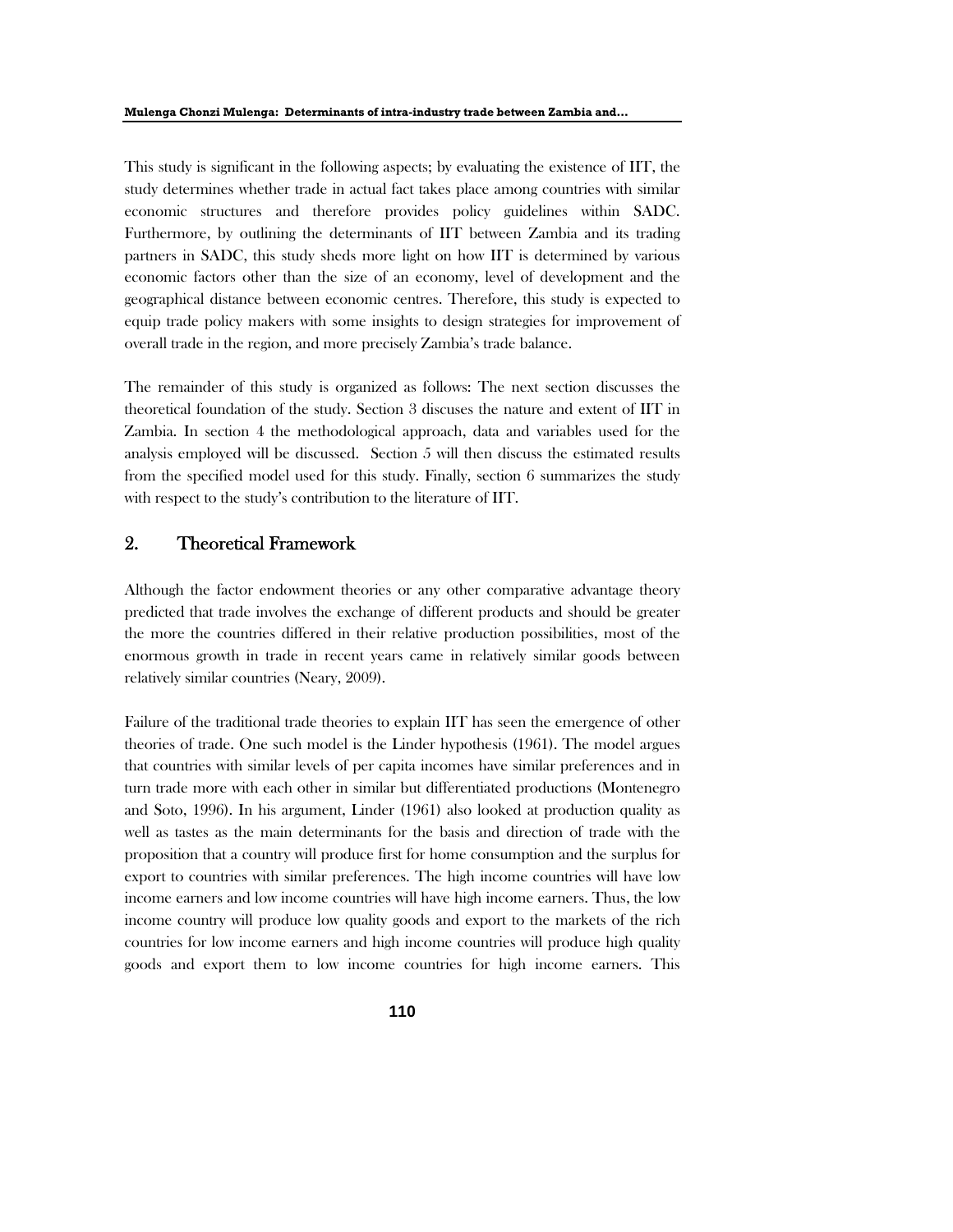proposition cannot be dismissed as it is evident in the increasing bilateral trade patterns in the SADC.

Another theory giving an explanation of IIT is that formulated by Krugman (1979). This marked the birth of the New Trade Theories (NTT). The NTT explain world trade based on economies of scale, imperfect competition and product differentiation which relax the strict assumptions of Traditional Trade Theories of constant returns to scale, perfect competition and homogenous goods (Do, 2006). Under these new assumptions countries can specialize in producing a narrower range of products at larger scale with higher productivity and lower cost. Then it can also increase the variety of goods available to the consumer through trade. In short trade is likely to occur even when countries do not differ in their factor endowments or technology. Krugman (1979) made two simplifying assumptions: that consumers prefer a diverse choice of brands and that production favours economies of scale. He stated that the existence of differentiated products say different versions of a car can be explained by consumer's preference for diversity but because of economies of scale, it is not profitable to spread the production of one version all over the world. Therefore production will be concentrated in a few factories and therefore in a few countries. This logic gave an explanation of how each country specialised in producing a few brands of any given type of product and in essence IIT.

## 3. Nature And Extent of Intra-Industry Trade in Zambia

In 1991, Zambia autonomously liberalised trade. As a policy measure to promote exports, the Zambian government liberalised the capital and current accounts and restructured its tariff structure (TIPS, 2007). These policies had a mixed impact on the overall trends of Zambian trade. Despite the negative effects that have been associated with liberalisation, such as the collapse of the manufacturing industries, the country's trade has more than doubled over the period (TIPS, 2007). In terms of direction of merchandise trade, prior to liberalization, high income countries especially Europe and Asia absorbed more than 66 percent of Zambia's exports and were the source of over 60 percent of its imports. In that period SADC absorbed only 4 percent of Zambia's exports and supplied 8 percent of its imports (TIPS, 2008). Between 1995 and 2004 the situation changed as trade with the SADC region became so dominant that it outgrew its trade with the rest of the world, as shown in the table below.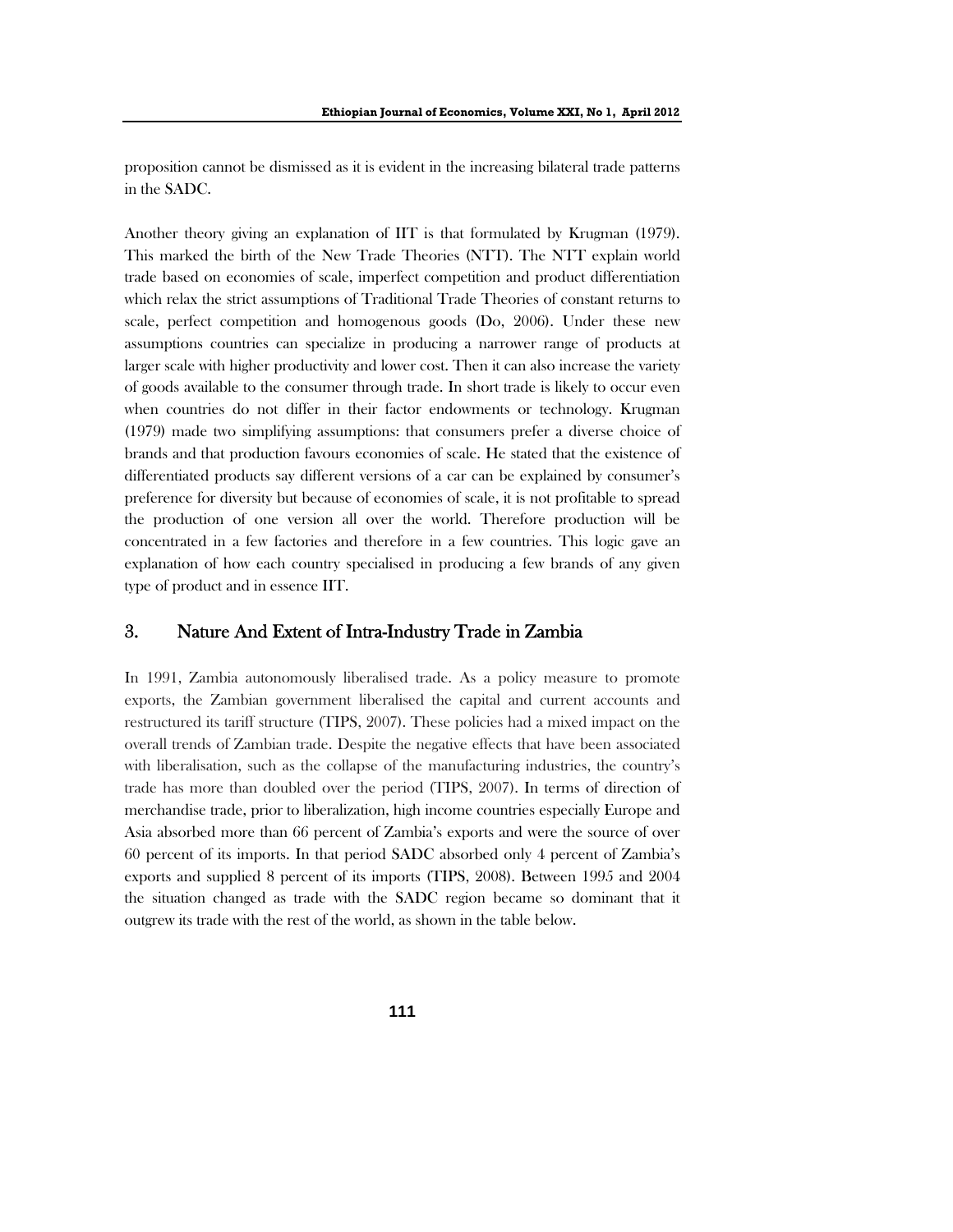| Region        |           | Exports (%) |       | Imports (%) |           |       |  |
|---------------|-----------|-------------|-------|-------------|-----------|-------|--|
|               | 1995-1997 | 2000-2002   | 2004  | 1995-1997   | 2000-2002 | 2004  |  |
| <b>COMESA</b> | 8.50      | 15.20       | 13.40 | 13.40       | 4.70      | 6.00  |  |
| <b>SADC</b>   | 12.00     | 36.80       | 48.10 | 48.00       | 7.5.10    | 58.90 |  |
| EU            | 19.70     | 16.60       | 26.20 | 22.90       | 10.50     | 14.00 |  |
| <b>USA</b>    | 4.50      | 1.80        | 2.80  | 4.90        | 2.20      | 2.00  |  |
| <b>ASIA</b>   | 50.60     | 28.70       | 7.90  | 9.20        | 5.80      | 15.40 |  |
| <b>OTHERS</b> | 4.70      | 0.90        | 1.60  | 1.60        | 1.70      | 3.70  |  |

Table 1: Zambia's Export and Import Destination by Region: 1995-2004.

Source: (DTIS)<sup>8</sup>, (CSO)<sup>9</sup>

Historically, Asia was the largest export market for Zambian commodities, however evidence from Table 1 shows that this is no longer the case as Zambia's exports have declined from 51 percent in the 1995-1997 period to 8 percent in 2004. On the import side, the EU secured 14 percent of Zambia's imports from that region in 2004, a reduction of 8 percent from 23 percent in the 1995-1997.

Table 1 shows Zambia's import and exports to various regions between 1995 and 2004. The table shows that by 2004 the SADC region supplied 59 percent of Zambia's imports and absorbed about 48 percent of its exports. The SADC region has over the past few years experienced increased volumes of trade with Zambia and has increasingly become important to Zambia as a market for both its non-traditional and traditional exports. The reduction in trade with the rest of the world (ROW) and the increase in trade with SADC give evidence of the occurrence of IIT as countries in the SADC are assumed to have similar economic structures as well as the same levels of development.

<sup>8</sup> Ministry of Commerce Trade and Industry (2005). Zambia: Diagnostic Trade Integration Study.

<sup>9</sup> Central Satistical Office-Department of External Trade.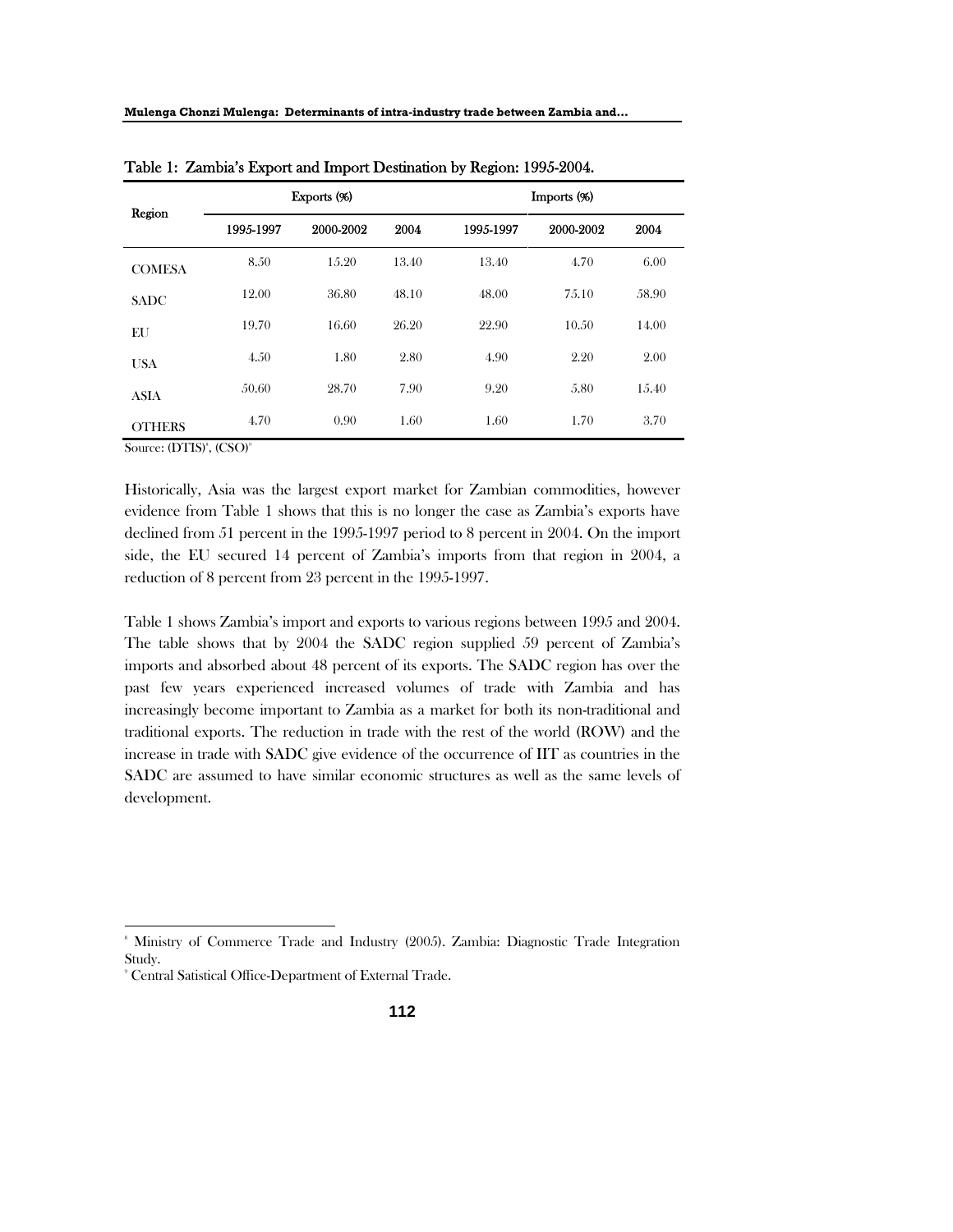| Zambia<br><b>Exports</b>             | 1998   | 2003  | 2006   | Zambia<br><b>Imports</b>                          | 1998   | 2003   | 2006   |
|--------------------------------------|--------|-------|--------|---------------------------------------------------|--------|--------|--------|
| Angola                               | 0.27   | 0.27  | 0.06   | Angola                                            | 0.01   | 0.00   | 0.00   |
| <b>B</b> otswana                     | 2.19   | 0.81  | 0.87   | <b>Botswana</b>                                   | 0.79   | 0.41   | 1.05   |
| <b>DRC</b>                           | 18.65  | 8.71  | 18.77  | <b>DRC</b>                                        | 0.01   | 1.18   | 1.74   |
| Lesotho                              | 0.00   | 0.04  | 0.66   | Lesotho                                           | 0.00   | 0.43   | 0.00   |
| Malawi                               | 18.09  | 4.80  | 8.41   | Malawi                                            | 0.32   | 0.93   | 0.74   |
| Mauritius                            | 0.02   | 0.88  | 0.10   | Mauritius                                         | 0.32   | 0.21   | 0.14   |
| Mozambique                           | 0.35   | 0.14  | 0.19   | Mozambique                                        | 0.08   | 0.93   | 0.94   |
| Namibia                              | 1.61   | 0.20  | 2.58   | Namibia                                           | 0.23   | 0.35   | 0.47   |
| <b>RSA</b>                           | 36.44  | 48.57 | 8.60   | <b>RSA</b>                                        | 75.10  | 73.55  | 81.72  |
| Seychelles                           | 0.00   | 0.00  | 0.00   | Seychelles                                        | 0.13   | 0.00   | 0.01   |
| Swaziland                            | 0.02   | 0.06  | 0.13   | Swaziland                                         | 1.17   | 0.00   | 0.30   |
| Tanzania                             | 14.26  | 31.17 | 2.02   | Tanzania                                          | 2.03   | 2.31   | 3.09   |
| Zimbabwe                             | 8.10   | 4.35  | 7.56   | Zimbabwe                                          | 19.80  | 19.48  | 9.80   |
| <b>SADC</b><br>$(US\$ m $)$          | 257.2  | 421.1 | 684.3  | SADC<br>$(US\$ m $)$                              | 571.5  | 1081.0 | 1750.0 |
| <b>ROW</b><br>$(US\$ m $)$           | 1025.8 | 980.8 | 3694.3 | <b>ROW</b><br>$(US\$ m $)$                        | 1092.8 | 1518.9 | 2916.9 |
| SADC in<br><b>Total Trade</b><br>(%) | 25.07  | 42.93 | 18.52  | SADC<br>$\operatorname{in}$<br>Total Trade<br>(%) | 52.30  | 71.21  | 60.02  |

Table 2: Zambia's Trade with SADC: 1998-2006 (Percentage and Total Volume)

Source: CSO, SADC Trade Database

Table 2 shows the trends in Zambia's trade with its trading partners in SADC in the period 1998 to 2006. Zambia's trade with SADC continues to increase substantially as can be seen in Table 2. The total value of Zambia's exports rose from US\$ 257.22 million in 1998 to US\$ 421.31 million in 2003. In 2006, the exports rose even further to US\$ 684.30 million, the share of Zambian exports to SADC as a proportion of total exports rose from 25 percent in 1998 to 43 percent in 2003 but later fell to 19 percent in 2006. This could be attributed to the impact of the global economic recession on trade. On the import side, the total value of its imports rose for US\$ 571.51 million in 1998 to US\$ 1 081 million in 2003 and then further rose to US\$ 1 750 million in 2006. In terms of import shares to SADC as a proportion of total imports, they rose from 52 percent to 71 percent in 1998 and 2003, respectively before falling to 60 percent in 2006. Most of Zambia's imports from SADC came from three countries (RSA,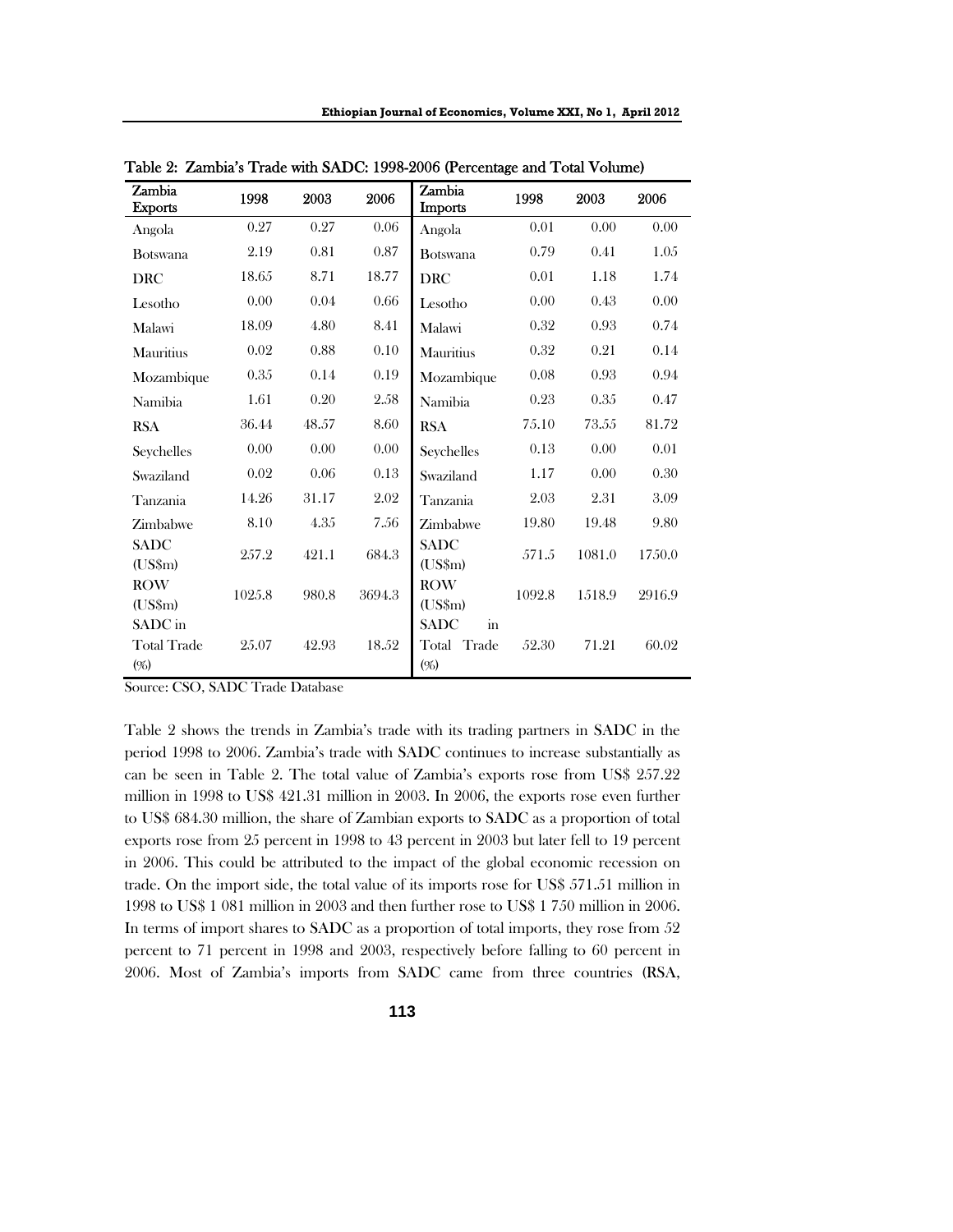Tanzania and Zimbabwe) of which RSA is the largest, representing 82 percent in 2006. Generally this was attributed to RSA's competitive advantage in production, its capacity to export a wide range of products and the increased investment undertaken by RSA companies into the Zambian economy of total imports since 2003 (TIPS, 2007). Major products imported include iron, steel, vehicles, paper and paper products, industrial equipment, petroleum products, foodstuffs and beverages (UNCTAD, 2006). Zambia's export destination within the region as of 2006 was dominated by three SADC countries, RSA (59 percent), DRC (19 percent) and Zimbabwe (8 percent). The volume of trade sent from Zambia to RSA could be explained by high industrial activity in RSA, the short distance between the two countries and the preferential market access which, via the SADC Trade Protocol, allowed Zambia to export a wide range of products on a duty and quota free basis to that partner country (TIPS, 2007). South Africa remains the country's major trade partner within the region. Other important SADC trading partners are DRC, Tanzania, Zimbabwe, Malawi, Botswana and Namibia. Zambia's major export products to SADC are cotton, stock feeds, fresh vegetables, sugar and processed foodstuffs. Other major exports are; copper, scrap metal, wood and electricity (UNCTAD, 2006). Although Zambia's trade with SADC countries outside RSA is relatively small, recent developments reveal positive trends.

Zambia has witnessed an improvement in its economic growth over the past few years and this coincides with the substantial and increasing trade taking place with its trading partners in the SADC. This has resulted in an improvement in the economic performance of Southern Africa since the mid nineties. This improved economic performance of Southern Africa results also in part from better economic policies and structural reforms that led to an improvement of macro-economic indicators (reduced inflation rates, budget deficits). Progressive trade liberalization was also an important component of the opening up of the economies and of the strengthening of export performance.

## 4. Model Specification and Interpretation of Results

In establishing the determinants of Intra-Industry Trade this study applies the Gravity model which is a variation of the standard gravity model used by Chidoko, et al., (2006) augmented by adding an extra dummy variable for common language. The theoretical foundation of the model is the Linder hypothesis which predicts that patterns of trade will be determined by the aggregated preferences for goods within countries. Matyas and Harris (1998) observed that the gravity model has performed particularly much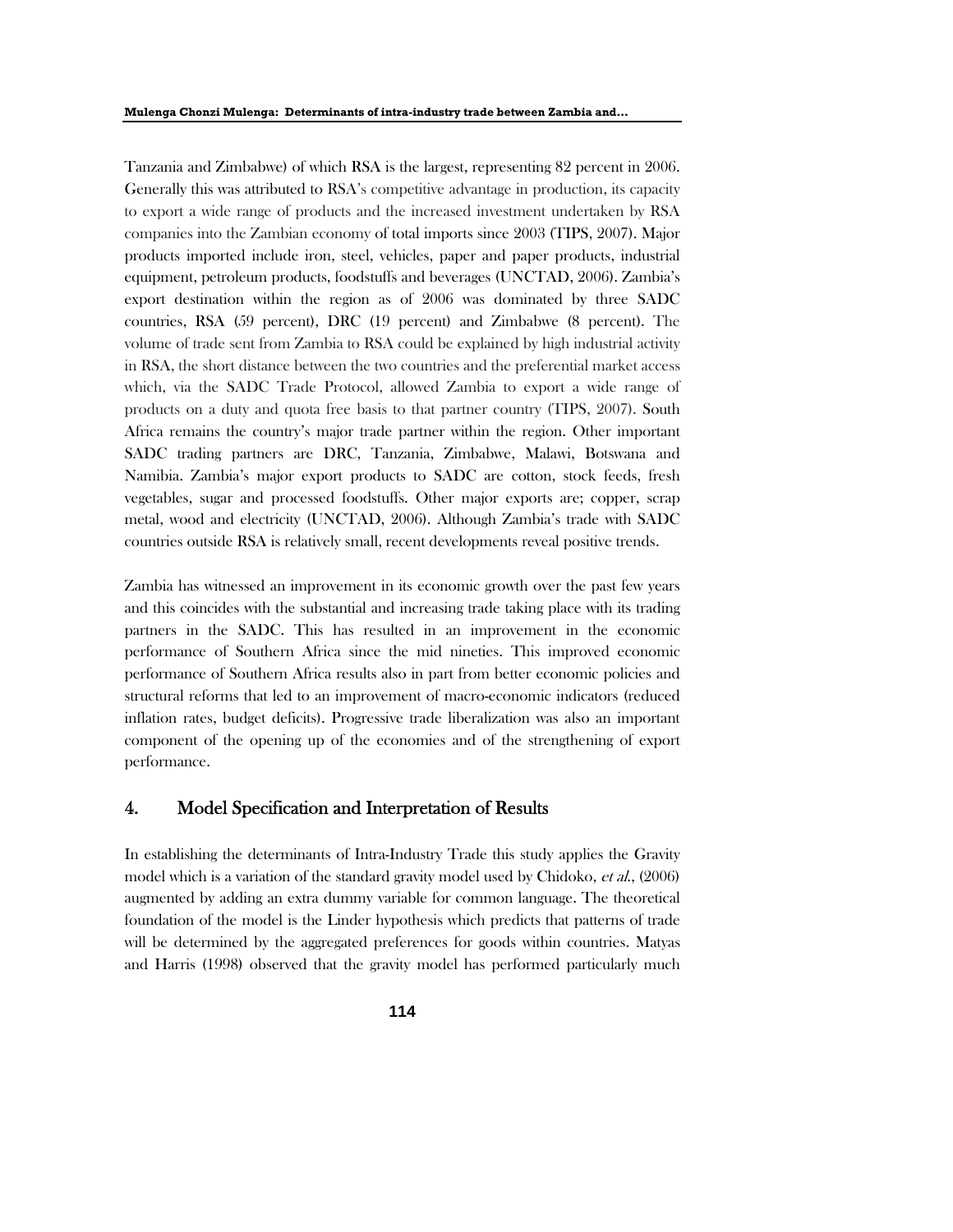better than other trade models in analysing trade flows between countries and therefore has been deemed appropriate for policy analysis by most economists.

In estimating the determinants of IIT, a log-linear function is employed so as to make the estimates less sensitive to extreme observations as well as to enable interpretation of the coefficient terms as elasticities. The logarithmic transformation of the estimated model is as follows;

$$
Log ITijk = \beta_0 + \beta_1 LogGDP_k + \beta_2 LogPCI_k + \beta_3 LogDPCI_k + \beta_4 LogTIjk
$$
  
+  $\beta_5 LogEXRT_{jk} + \beta_6 LogDIST_{jk} + \beta_7 D_1 + \beta_8 D_2 + \varepsilon_{ik}$  (4.1)

where;

*i* represents the industry.

*j* is the trading country, which in this study is Zambia.

 $k$  is the partner country.

The dummies are in linear form because they assume the values of zero or one.

 $\beta_0$  stands for the country effects.

## Definition and Measurement of Variables in the Model

### Dependent Variable

In this study the dependent variable is the IIT Index as defined by Grubel and Lloyd (1975). The IIT index measures the proportion of IIT in total trade between Zambia

and country k as a measure of the  $\mathop{\rm IT}\nolimits_{iik}$  and can be written as;

$$
\text{IIT}_{ijk} = \left[ 1 - \frac{\sum |X_{ijk} - M_{ijk}|}{\sum (X_{ijk} + M_{ijk})} \right] * 100 \tag{4.2}
$$

where;

 $\text{IIT}_{ijk}$  is the intra-industry trade index in industry *i* between Zambia and country *k*.

 $X_{ijk}$  are Zambia's exports of industry *i* to country *k*.

 $M_{ijk}$  are Zambia's imports of industry *i* from country *k*.

The dependent variable lies within the range of (0, 100), depending on the importance of IIT (Musonda, 1997).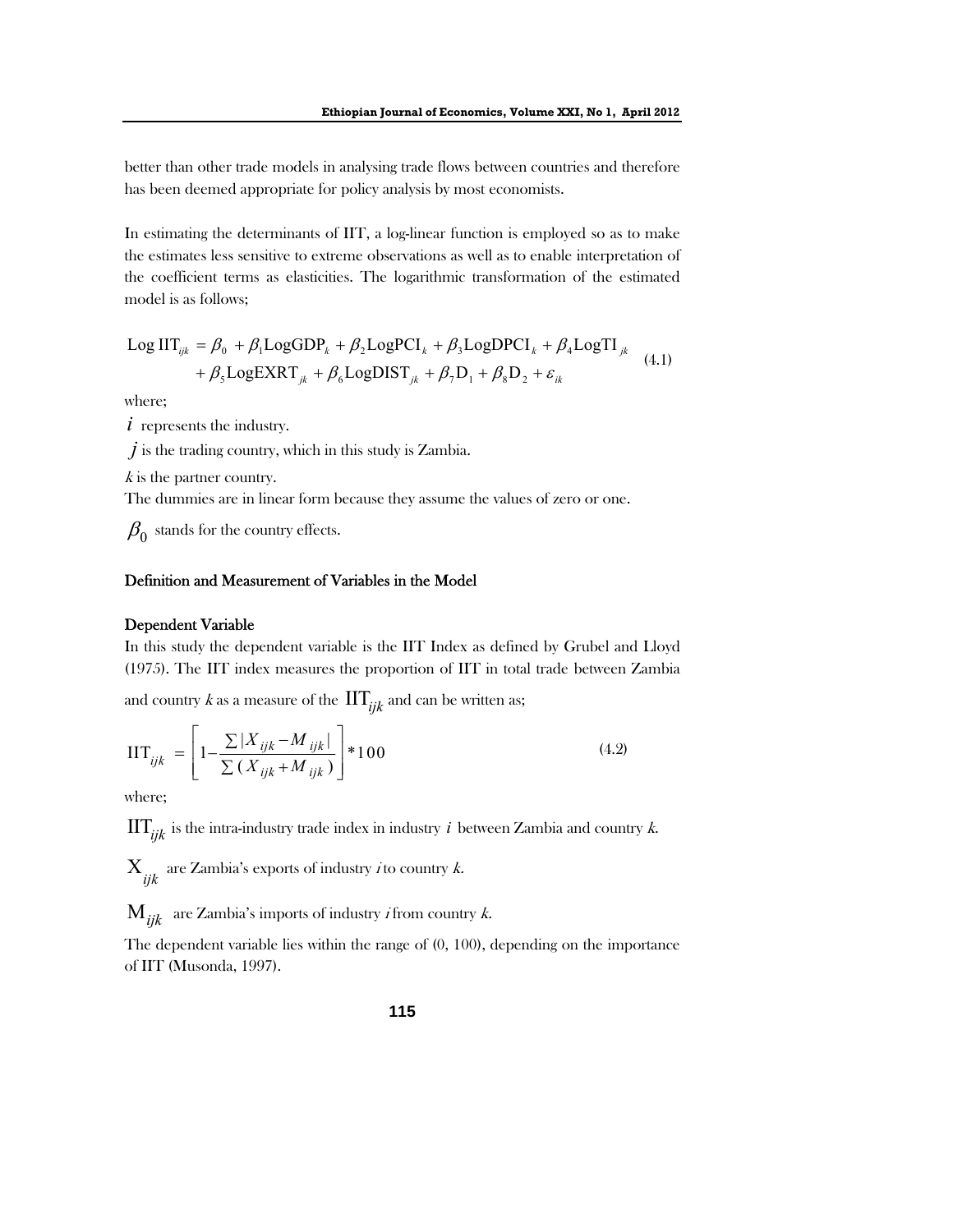| <b>Explanatory Variables and Expected Signs</b>                        |                      |
|------------------------------------------------------------------------|----------------------|
| <b>EXPLANATORY VARIABLE</b>                                            | <b>EXPECTED SIGN</b> |
| Real Gross Domestic Product (GDP)                                      | Positive $(+)$       |
| GDP is a basic measure of a country's economic performance and         |                      |
| is a proxy for economic size. It is hypothesised that the greater the  |                      |
| economic size, the higher the IIT. Therefore GDP determines the        |                      |
| level of international trade. In agreement with this, Filippini (2003) |                      |
| states that just as any other economic activity, trade will generally  |                      |
| increase with an increase in the size of the economy. In this study    |                      |

#### Per Capita Income (PCI)

to have a positive sign.

Per Capita Income is simply the GNP per capita. It is calculated by dividing the total income of a country by its population. PCI measures the level of a country's economic development and is used in comparing levels of economic development between countries. It is believed that IIT with any given trading partner may tend to be higher as PCI of the partner country is higher since IIT is a phenomenon of countries with similar economic levels of development. In this study PCI is measured in constant base year prices denominated in United States Dollars (US\$).

GDP is measured in United States Dollars (USD\$) and is expected

#### Dissimilarity in Per Capita Income (DPCI)

Dissimilarity in per capita income also known as the Linder term is simply the absolute difference between the PCI of the trading countries. It is defined as follows;

$$
D P C I_{jk} = |P C I_j - P C I_k|
$$
 (4.3)

Where;

DPCI *jk* is dissimilarity in per capita income between Zambia and

partner country k.

PCI<sub>*j*</sub> is the PCI for Zambia.

 $PCI_{k}$  is the PCI of the partner country.

Linder (1961) and other researchers use dissimilarities in per capita income as proxies for consumer tastes and preferences. It has been argued that countries with similar levels of PCI will have similar tastes and will produce similar but differentiated products and therefore will tend to trade more among themselves.

**116**

Negative (-)

## Positive (+)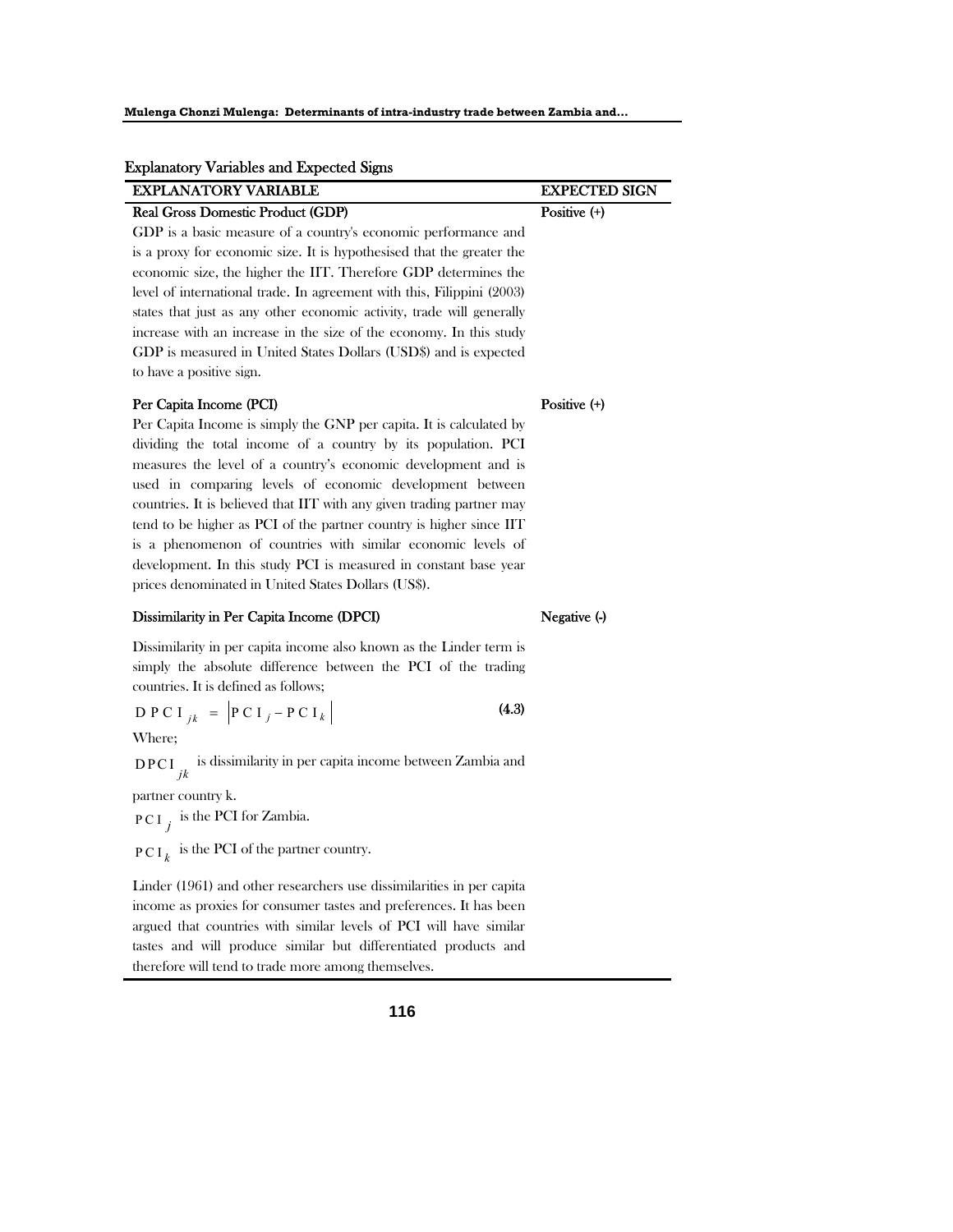Distance is the geographical distance between the economic centres of trading partners; it is a proxy for transport costs. The distance used in this study is the actual road distance between capital cities of trading countries measured in kilometres. The distance between capital cities of trading countries is likely to affect the search and transaction costs. This will in turn affect the bilateral trade as larger distances tend to be associated with greater costs. Therefore, the longer the distance, the lower the IIT between countries expected.

#### Trade Intensity (TI)

Distance (DIST)

## Trade intensity measures the degree of trade between the two partner countries. It is hypothesised that the higher the trade intensity between trading partners, the greater the IIT. Therefore, as two countries engage in more and more trade, the level of IIT is

$$
TI_{jk} = \frac{X_{jk} + M_{jk}}{GDP_j}
$$
\n(4.4)

where;

 $T I_{ijk}$  = Trade intensity between Zambia and partner country  $k$ .  $\hat{X}_{ik}$  = Zambia's exports to partner country  $k$ .  $M_{jk}$  = Zambia's imports from partner country  $k$  .

*GDPj* = Zambia's gross domestic product.

believed to increase. It is given as follows;

#### Real Exchange Rate (EXRT)

The study uses the real exchange rate between trading partners which is calculated as follows;

$$
R E R_{jk} = E_{jk} \times \frac{P_k}{P_j}
$$
 (4.5)

where;

*RER*  $_{ik}$  = Real exchange rate between Zambia and trading partner *k* .

 $E_{ijk}$  = is the nominal exchange rate between Zambia and trading

partner *k* .

 $P_{i}$ *P* = Zambia's GDP deflator.

*k P* = GDP deflator for the trading partner.

#### Negative (-)

Positive  $(+)$ 

## Negative (-)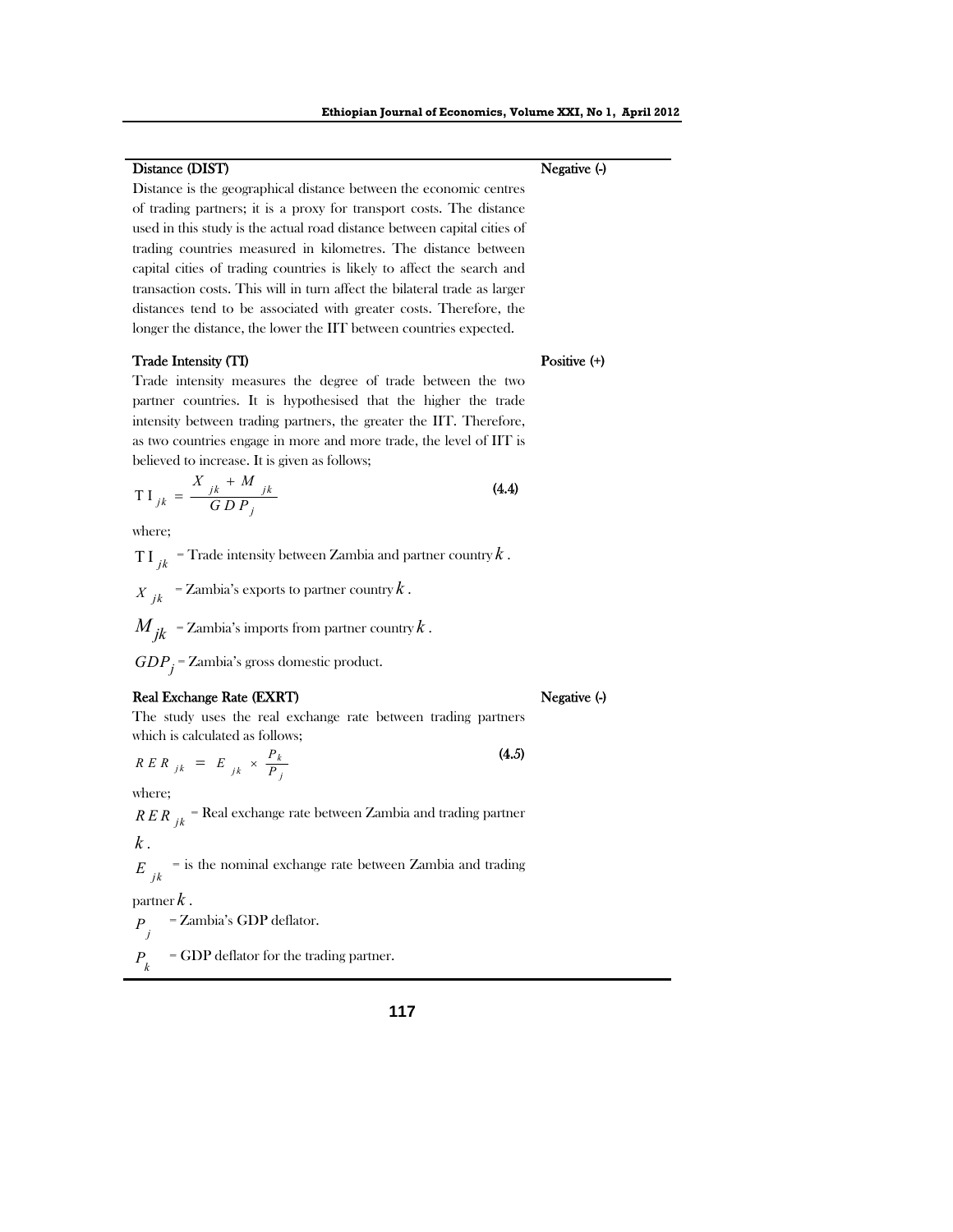The real exchange rate is used because it gives a measure of an economy's competitiveness in terms of exports and imports and because it also takes into account the real as well as the nominal price changes. Empirically, it has been shown that the exchange rate in gravity type studies has been significant in explaining trade variations among countries involved in trade (Do, 2010). Appreciation of the Zambian kwacha makes exports more expensive while imports become cheaper thereby discouraging IIT.

### Common Border (D1)

The dummy variable for common borders represents SADC countries with a common border with Zambia. The existence of common borders represents the possibilities of IIT in response to locational advantages (Balassa and Bauwens, 1987). Therefore, Cēterīs paribus, IIT between countries which share a common border is likely to be higher than between countries which do not share a border.

 $D_1 = \begin{cases} 1 & \text{if countries share a common border} \\ 0 & \text{otherwise} \end{cases}$ 

### Common Language (D2)

The existence of a common language in both trading countries is likely to enhance a flexible flow of information and lower transaction costs, therefore increase IIT between the countries. Common language is measured as a dummy variable which is defined as follows:

 $D_2 = \begin{cases} 1 & \text{if countries use a common language} \\ 0 & \text{otherwise} \end{cases}$ 

#### Estimation Technique

The model is estimated using a panel data framework in Stata. The use of panel data methodology in this study can be justified based on its advantages;

- Panel data analysis allows control of heterogeneity of cross-sectional units.
- Generates more variability, more degrees of freedom and at the same time reduces multicollinearity problems thereby improving the efficiency of the econometric estimates.

Positive  $(+)$ 

#### Positive  $(+)$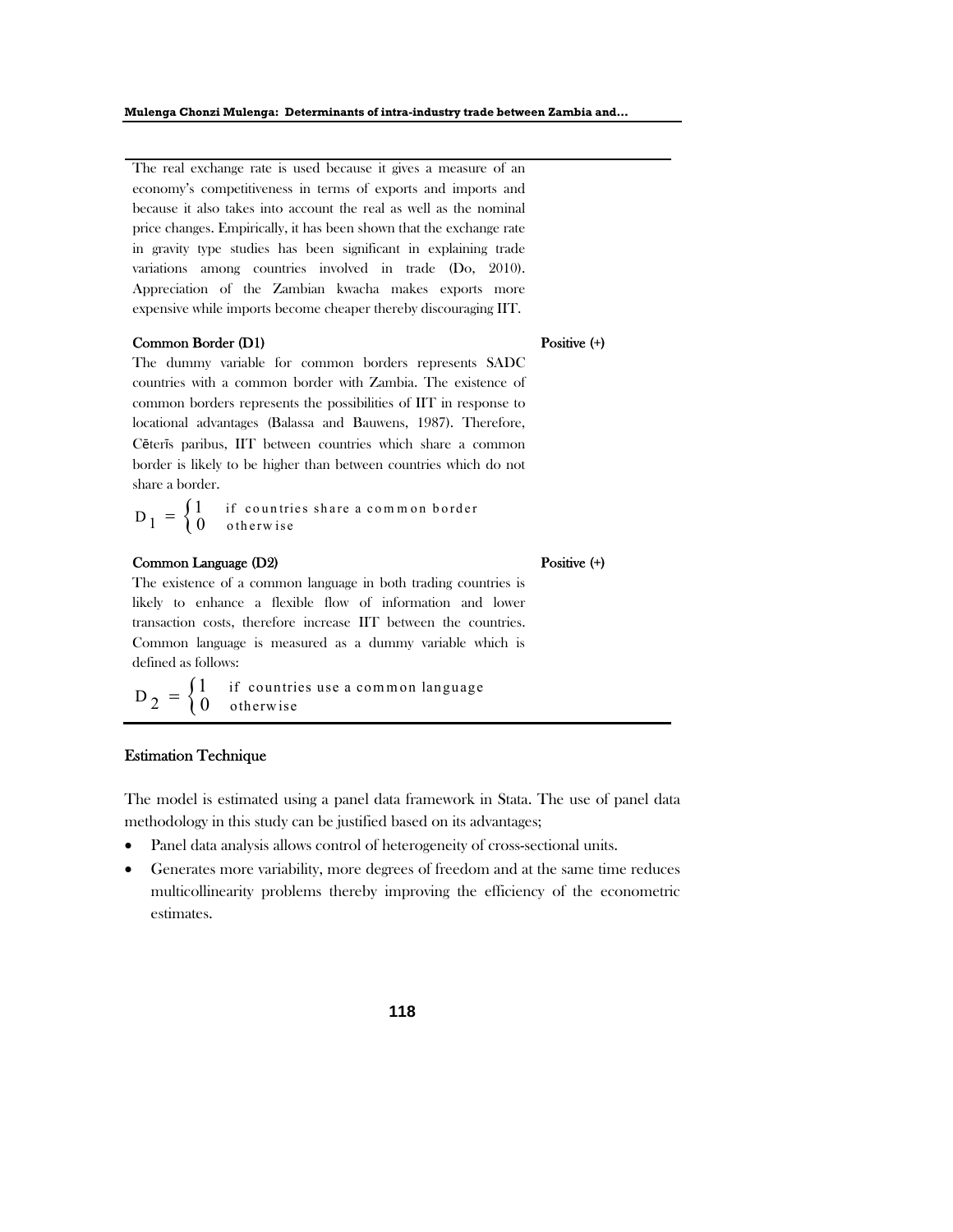It should also be noted that panel data may lead to inconsistent estimates because it may be affected by problems of non-stationary time series, however, these problems are usually of concern when the time series is lengthy. This study uses a short time series of 9 years, therefore, panel data unit root tests and panel data cointegration tests will not be carried out.

## Estimation Models

There is a distinction in the literature between static and dynamic panel data models. Static panel data models include the fixed effects and the random effects methods, while dynamic panel data models are those that include a lagged dependent variable as an explanatory variable. This study, however, considers the static panel data models as opposed to the dynamic panel data models because in the dynamic panel data models, the lagged dependent variable is correlated with the error component which complicates estimation and therefore yields biased and inconsistent estimates. Static panel data regression models can be estimated using pooled estimation, fixed effects and random effects (Asteriou, 2006).

This study uses the random effects model as opposed to pooled and the fixed effects estimation methods. The reasons for this model choice are the following: Firstly, the pooled estimation method has a tendency of giving biased results by ignoring country effects. Secondly, the fixed effects estimation method does not take time invariant variables such as distance, common border and common language into account therefore rendering the Hausman Specification test inappropriate to this study. Lastly, the use of a dummy for each cross-sectional unit in the fixed effects model creates losses in degrees of freedom.

Given the results of Appendices 2 and 3, which show that the disturbance variance of the country-specific effects varies across countries (Heteroskedastic) and the errors are serially correlated over time, it is important to control for both Heteroskedasticity and Autocorrelation. Therefore, in order to obtain consistent and efficient estimators the model is estimated by Feasible Generalized Least Squares (FGLS) in the random effects model. The assumption behind FGLS is that all aspects of the model are completely specified; here that includes that the disturbances have different variances for each panel and are constant within panel. The advantage of FGLS estimation in the random effects model is that it is able to handle both Heteroskedasticity and serial correlation.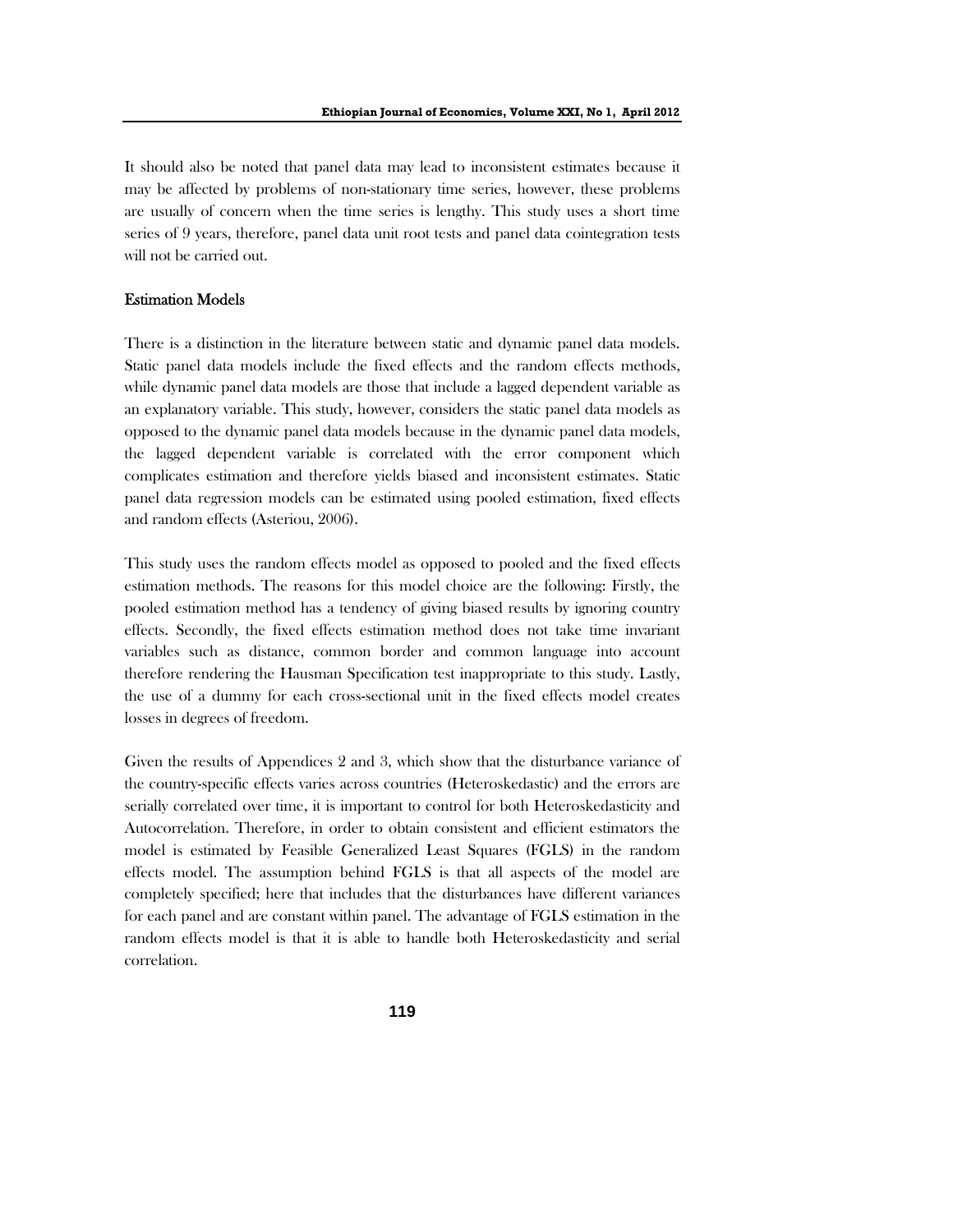### Data Type and Sources

This study makes use of secondary data for the years 1998 - 2006 and covers 21 sectors of commodities which Zambia trades with its partners in SADC. The sample contains 11 countries in SADC which include; RSA, Zimbabwe, Malawi, Botswana, DRC, Tanzania, Namibia, Angola, Mozambique, Mauritius and Swaziland. The choice of countries was influenced by the availability of data for the variables used in the model as well as whether the commodities exhibit IIT. The data was obtained from various sources including: The Department of External Trade, the Zambian Central Statistical Office (CSO), World Development Indicators and the Penn World website: www.pennworld.com. Other sources include the International Monetary Fund, World Economic outlook database, the SADC trade database and the World Bank-World Trade Indicators (2008).

## 5. Results and Discussions

### Diagnostic Test Results

Testing for Multicollinearity using the Correlation Matrix, the results in Appendix 1A show that PCI and DPCI were highly collinear (0.88) thus the need to correct for Multicollinearity by dropping one of the collinear variables. In this study PCI is dropped and the model is run using DPCI.

Results from the likelihood ratio test for Heteroscedasticity shown in Appendix 2 indicate the presence of Heteroskedasticity across panels. Since the presence of Heteroskedasticity across panels may lead to estimates that are consistent but not efficient, it is taken into account by the use of Feasible Generalised Least Squares (FGLS).

The study tested for Autocorrelation using the Wooldridge test for Autocorrelation in panel data and the results are presented in Appendix 3. The null hypothesis of no first order Autocorrelation was rejected at all levels of significance in favor of the alternative hypothesis of first order Autocorrelation. Since Autocorrelation is regarded as a very big problem it has to be corrected (Woodridge, 2002), in this study autocorrelation is corrected by the use of FGLS.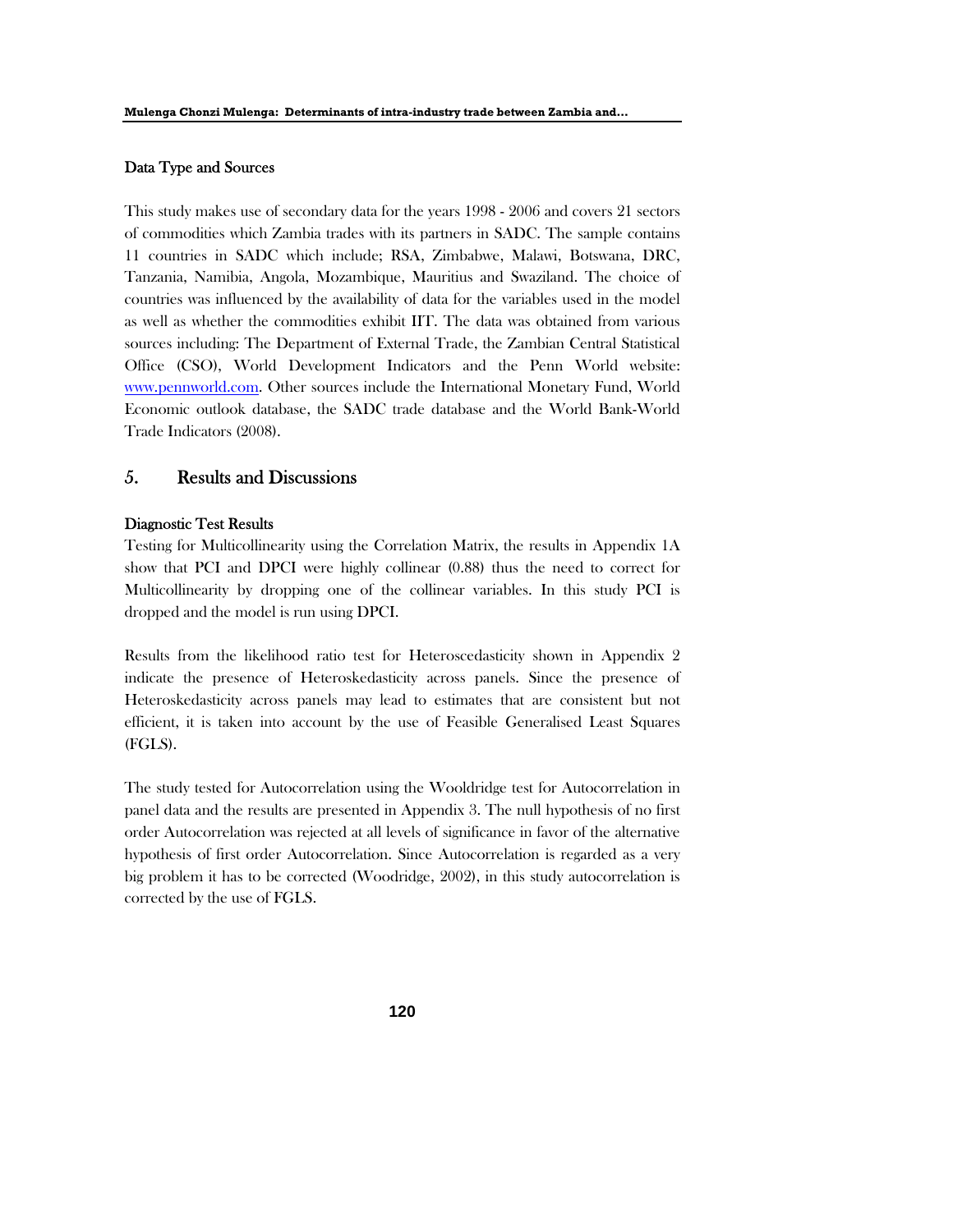#### Regression Results and Interpretation

After dropping PCI the empirical results from the regression using Feasible Generalized Least Squares (FGLS) in the random effects model are reported in Table 3. PCI is dropped in order to control for Multicollinearity. With an overall  $\mathbb{R}^2$  of 0.778, it shows that the model is a good fit as approximately 78 percent of the variations in the dependent variable are explained by the independent variables. The descriptive statistics in Appendix 4 show that the dependent variable had the highest level of variability in the variables with a standard deviation of 2.2, while the dummy variables had lower standard deviations of 0.45 and 0.48 for D1 and D2 respectively, meaning that the variability was lower in the variables.

| Variable       | Coefficient  | <b>Standard Error</b> | Prob. $>  z $ |
|----------------|--------------|-----------------------|---------------|
| LogGDP         | 0.9176383    | 0.2270798             | $0.000***$    |
| LogDPCI        | $-0.6029963$ | 0.3083821             | $0.051*$      |
| LogEXRT        | $-0.0971468$ | 0.1054887             | 0.387         |
| LogDIST        | 1.165163     | 0.7008871             | $0.096*$      |
| LogTI          | 0.1633474    | 0.1033916             | 0.114         |
| D1             | 3.938728     | 0.5812316             | $0.000***$    |
| D <sub>2</sub> | 3.969157     | 1.002791              | $0.000***$    |
| Constant       | $-28,06041$  | 8.244858              | $0.001***$    |

Table 3: FGLS Regression Results Table after dropping PCI

\*denotes significance at 10%, \*\* denotes significance at 5%, \*\*\* denotes significance at 1%. No. of observations = 99, No. of groups = 11, Time periods = 9, Prob  $>$  chi $2$  = 0.0000, R-sq: overall = 0.7789

Using a single equation model as specified in equation 5.1, the results show that after dropping PCI all the variables are significant with the exception of LogEXRT and LogTI. LogEXRT and LogTI have the expected signs however. The empirical result of LogEXRT suggests that fluctuation of the Zambian Kwacha has not supported IIT. Since exchange rate liberalization, the Zambian Kwacha as compared to other currencies has been unstable; this implies that the effect of the change in the exchange rate on imports and exports have been cancelling each other, thereby having no effect on IIT.

The study establishes the extent of the existence of IIT between Zambia and its trading partners in SADC and the estimation results reveal that economic size (GDP), dissimilarities in per capita income (DPCI), transportation costs (distance and common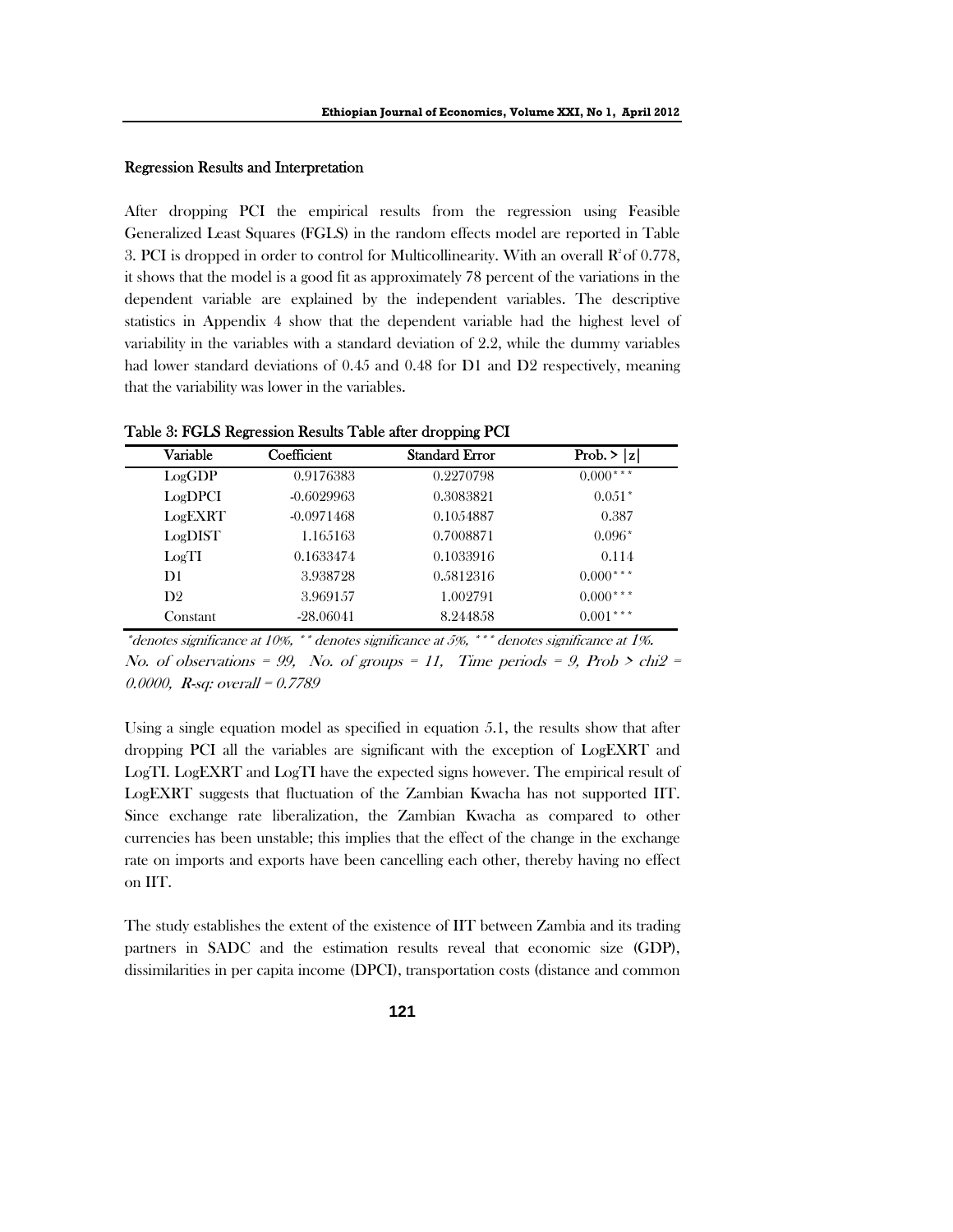border) and colonial ties (language) are significant factors in explaining IIT between Zambia and its trading partners in the SADC. The findings of this paper are consistent with other empirical studies<sup>10</sup> in explaining  $\text{IIT}$  using the gravity model.

GDP is found to be statistically significant at 1 percent and positively related to IIT, which suggests that the larger the size of the economy the larger the IIT to be conducted. The results show that an increase by 1 percent of Zambia's trading partner's GDP will increase the proportion of IIT between that trading partner and Zambia by 0.91 percent. The intuition behind this pattern is that, the larger the size of the economy, the larger the opportunities for production of differentiated goods under conditions of economies of scale and therefore the greater the demand for foreign differentiated goods in these economies. This leads to larger opportunities for trade in these goods. Zambia has shifted its trade from the European Union (EU) and Association of South East Asian Nations (ASEAN) to countries in the SADC as these countries have similar economic structures and therefore produce and trade in similar but differentiated goods (TIPS, 2008). This has led to increased production and trade in the economies for instance the increased trade flows between Zambia and RSA that have been recorded in recent years. Since RSA is a large economy, the opportunity to produce differentiated goods under economies of scale is large and therefore its demand for foreign differentiated goods from Zambia has been high leading to increased IIT between the two countries. This finding is in line with the findings of Balassa (1986) and those of Clark and Stanely (1999).

The Linder hypothesis states that countries with similar levels of PCI will have similar demand structures and will produce similar but differentiated products and therefore trade more among themselves. The Linder term in this study which is represented by Dissimilarities in Per Capita Incomes between Zambia and its trading partners is found to be consistent with the Linder theory. DPCI is found to be weakly significant and negatively related to IIT, which generally suggests that as countries become similar in their income levels, IIT becomes more pronounced. The results show that a 1 percent increase in the DPCI of trading partners will reduce the proportion of IIT by 0.60. This result shows the wider the gap in the resource endowments or demand structures of trading partners the lower the IIT. Therefore economies which share a lot in common economically will conduct more IIT as compared to those that have little or nothing in common. A study by Ekanayake (2001) shows that if PCI is interpreted as

<sup>&</sup>lt;sup>10</sup> Balassa (1986), Clark and Stanely (1999), Ekanayake (2001), Chidoko, et al., (2006) and many others.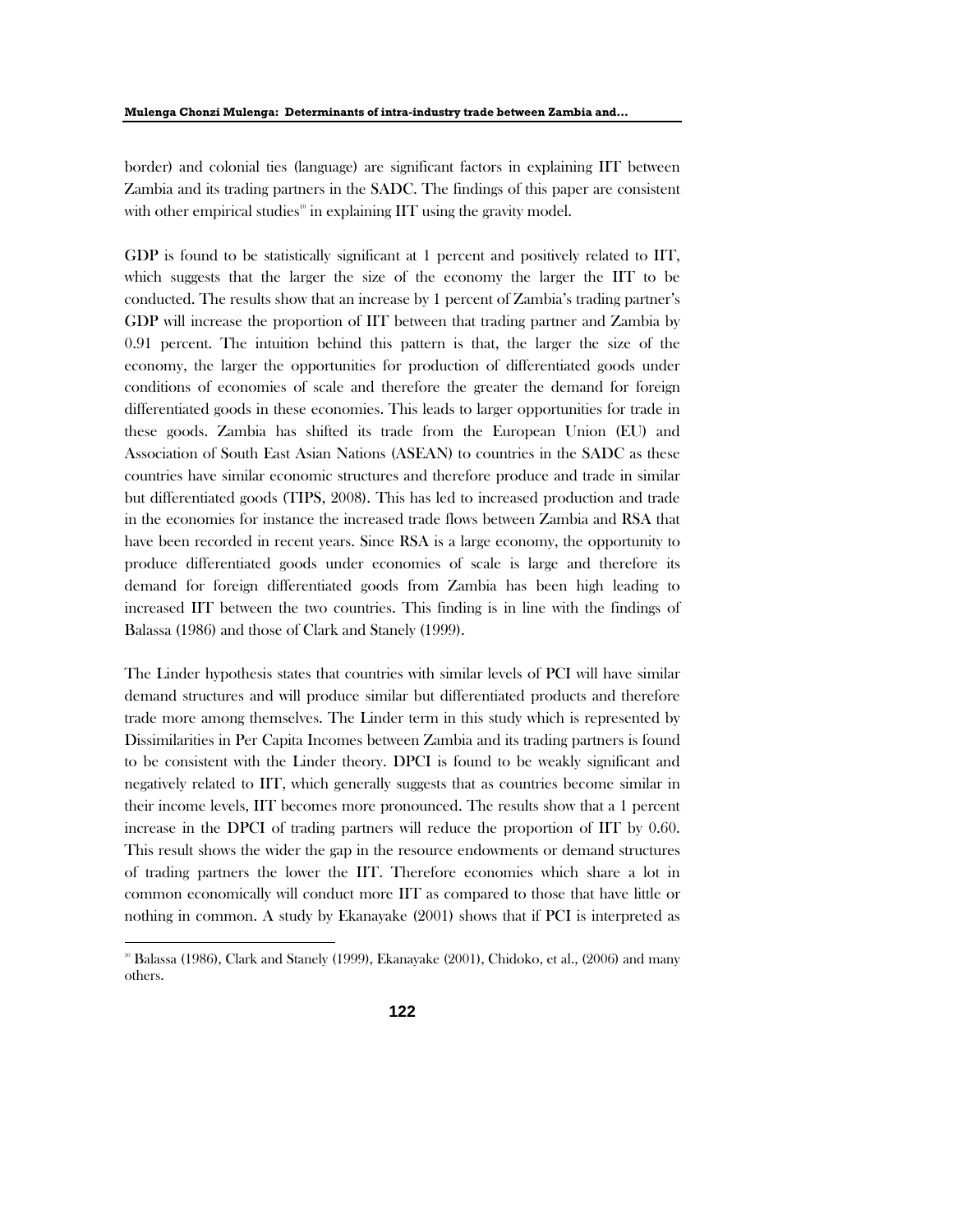an indicator of demand structure, a greater difference in PCI implies that demand structures have become more dissimilar which indicates that the potential for IIT decreases. The explanation to this is that, for trade to exist between two countries there must be in each country a demand for differentiated products produced by the other country. Therefore, when the gap between the PCIs of the two trading partners widens, the scope of IIT tends to lessen. This finding conforms to the findings of Balassa (1986).

The estimated coefficient for DIST is found to be weakly significant and positively related to IIT. The positive sign indicates that Zambia's IIT is more pronounced with countries that are geographically further from it. This result is not in conformity with the earlier expectation that long distance discourages IIT and is in contrast to Balassa (1986) who argued that IIT will tend to be greater when trading countries are geographically close to each other. The major explanation to this could be attributed to the fact that despite the large geographical distance between Zambia and RSA, Zambia tends to conduct more trade with RSA which is further away as compared to other countries which are geographically closer. Being a landlocked country, Zambia's cheapest mode of conducting trade is through overland transportation, in particular road transport. Therefore this result could be influenced by the large trade volumes between Zambia and RSA which could be as a result of the good road infrastructure between the two countries.

In line with the findings of Grubel and Lloyd (1975) who suggested that in sharing a common border, IIT may take place in products that are functionally homogenous but differentiated by location. This study reveals that the estimated coefficient for common border is strongly significant and has the anticipated positive sign. The result shows that countries that share a common border tend to trade more than those that do not because the geographical distance between the two countries sharing a border will be relatively shorter. This in essence means that transport costs will be reduced significantly if Zambia conducts more trade with countries geographically close to her as compared to countries geographically further from her. However, for this result to have intuitive appeal there should be economic complementarity between the two trading partners involved in trade. Countries in SADC usually lack complementarity and this could be attributed to the dominance of one or two commodities in the export baskets of partner SADC countries. This finding however, shows that there exists economic complementarity between Zambia and its trading partners in SADC.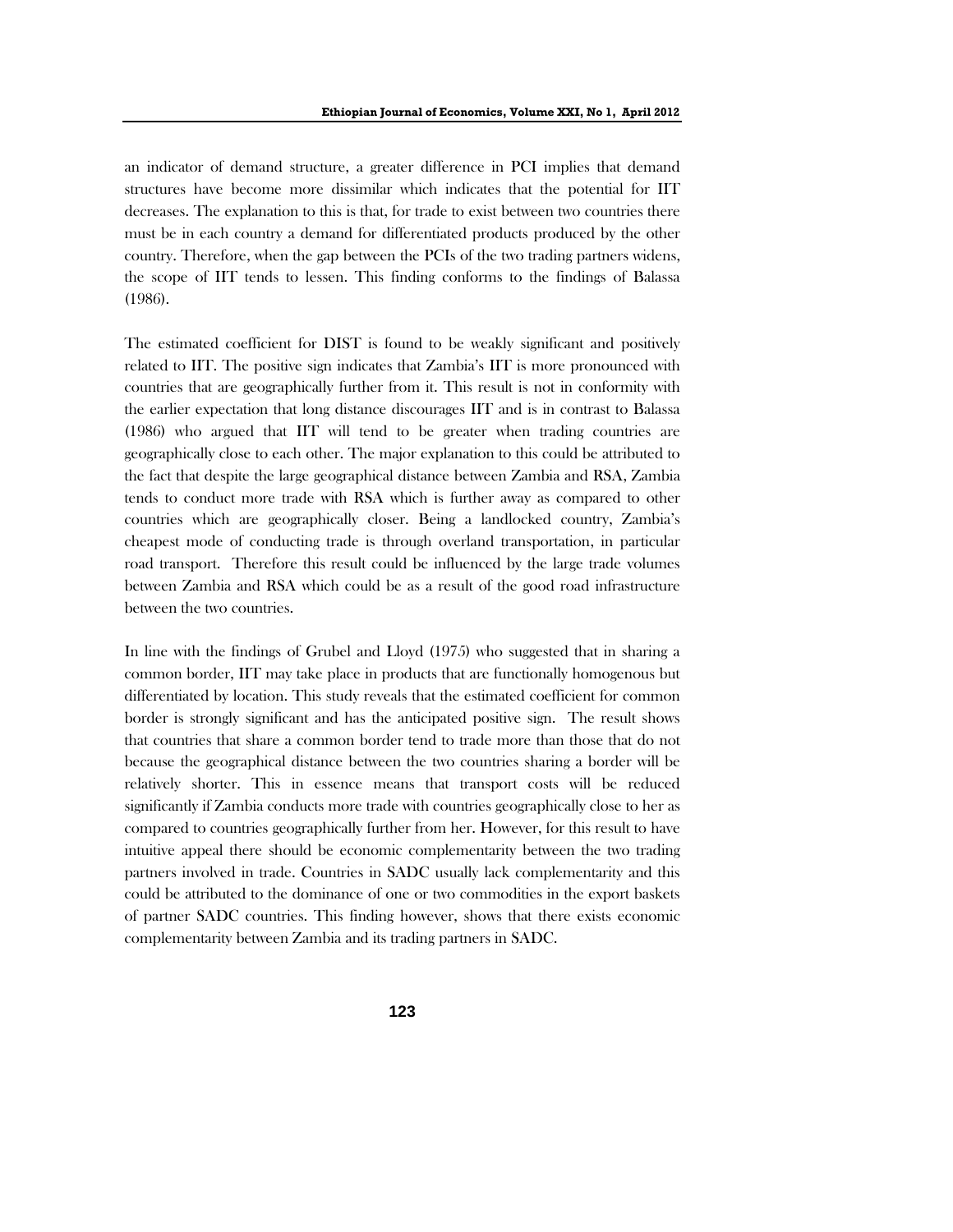The language dummy is found to be strongly significant and has the expected positive sign. The language dummy represents the 11 SADC members used in this study with colonial ties to Zambia. The language dummy essentially indicates how colonial ties influence the magnitude of IIT. The result suggests that the seven (7) countries used in this study that have English as their official language conduct more IIT as compared to the four (4) non-English speaking countries in this study. The explanation to this could be that the existence of common language will contribute to freer information flows (Balassa and Bauwens, 1987, Stone and Lee, 1995) and therefore is expected to enhance IIT. This finding is consistent with the findings of Ekanayake (2001).

### 6. Summary and Conclusions

### Summary of Results

The main objective of the study was to establish the extent of the existence of IIT between Zambia and its trading partners in the SADC region and to identify the determinants of IIT between Zambia and its trading partners in the SADC. In a panel data framework the study used the Feasible Generalized Least Squares in the random effects model to estimate the gravity equation covering a period of 9 years from 1998 to 2006. Although the gravity model has been criticised for being ad hoc and lacking theoretical foundation, this study reveals that it is an important empirical tool in explaining trade flows as it has been able to evaluate the existence of IIT between Zambia and its trading partners in SADC as well as to establish the determinants of this trade.

The empirical results establish the extent of the existence of IIT between Zambia and her trading partners in the SADC and reveal that apart from the common gravity equation variables (GDP, PCI and DIST), IIT between Zambia and her trading partners in SADC is also determined by other variables such as DPCI, common border and common language. The results further reveal that GDP, DIST, Common Border and Common Language have a positive impact on IIT, while DPCI depresses it. EXRT and TI, however, seem to have no effect on IIT between Zambia and its trading partners in the SADC as they are found to be statistically insignificant although with the anticipated signs.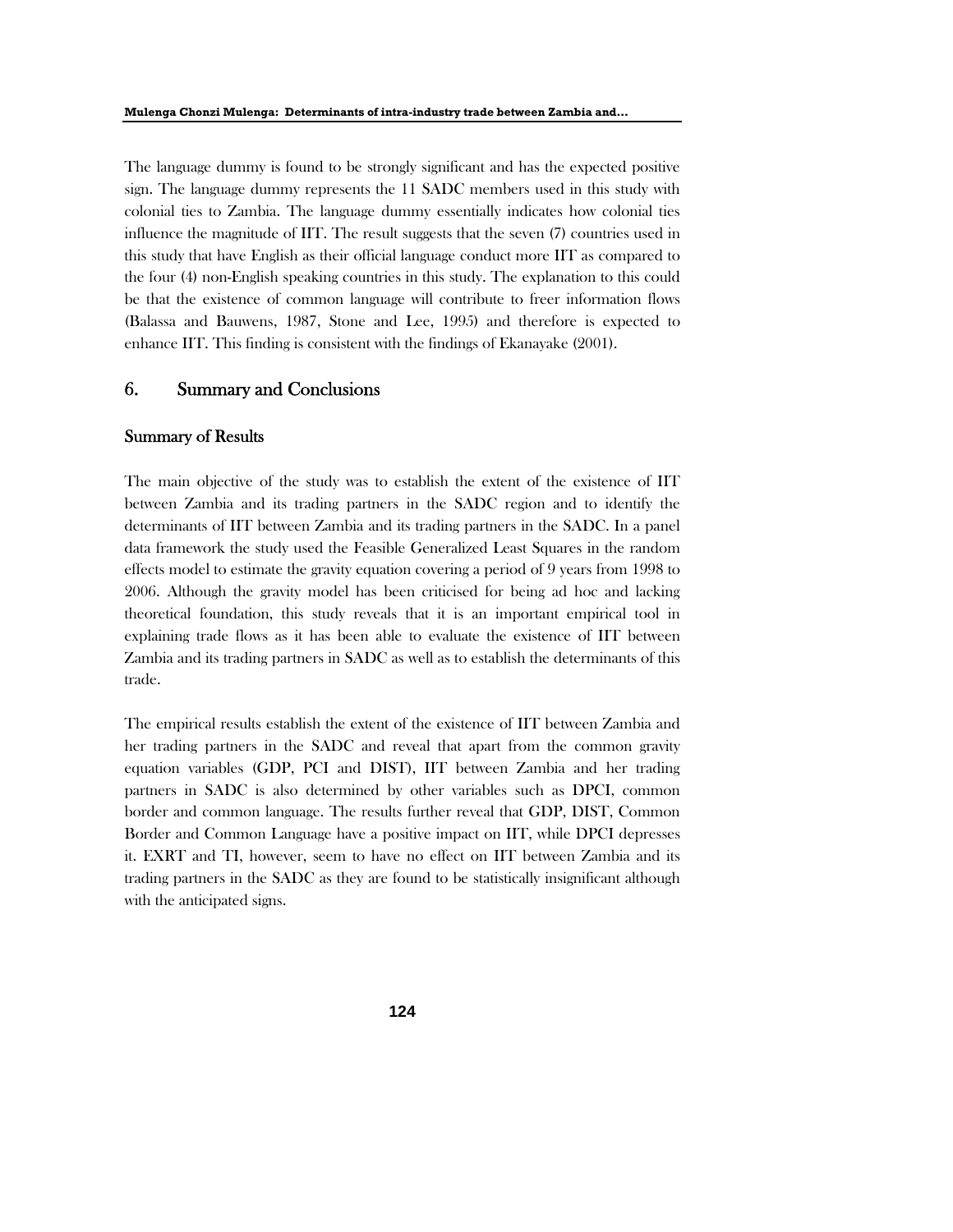## Conclusion of the Study

Global trends reveal that IIT has gained ground in world trade and in this regard Zambia has not been an exception. Over the years, Zambia's trade with other countries in the SADC has been on the rise, trade statistics show that substantial part of the intra-SADC trade is in fact IIT. For instance in 2004, the G-L index as calculated at a four digit Harmonised System (HS) code level, revealed that Zambia's top 15 categories of products had a G-L index above 0.6 in its trade with other countries in the SADC region except South Africa (TIPS, 2007). This is surprising considering that countries in the SADC region have similar economic and productive structures (except RSA) therefore tend to produce and trade in similar but differentiated goods within the same industry.

The contributions of this study can be stated as follows; Firstly, the results suggest that IIT between Zambia and its trading partners increases, the larger the economic size (GDP) of a country. This means that economic growth will strongly affect trade relationships, that is to say IIT between Zambia and its trading partners in SADC is likely to expand as the economies become larger. Secondly, the results show that similarities in per capita income is a very important aspect in increasing IIT between Zambia and its trading partners in the SADC. Therefore, if Zambia is to increase IIT and maximize her gains from this kind of trade, she has to engage more in trade with countries with similar per capita incomes. Thirdly, in order to expand IIT, Zambia has to trade more with her neighbours and this is evident from the large and significantly positive effect of the coefficient of the common border variable. Fourthly, historical ties have been found to have a very important role to play in expanding IIT between Zambia and its trading partners in SADC. Although the results suggest that Zambia should engage more in trade with other former British colonies because of the easy information flows. Doing so, however, would limit Zambia's trade within the region and thereby affect IIT considering the fact that there has been increased trade activity in countries like; Angola, DRC, Tanzania and Mozambique which are not former British colonies.

While many studies<sup>11</sup> on developing countries have found the exchange rate to be a significant factor in explaining IIT, this study however finds that in the case of Zambia, the exchange rate though having the anticipated sign is insignificant. This suggests that

<sup>&</sup>lt;sup>11</sup> E.g. Chidoko, et al. (2006), Do (2006), Simwaka (2006)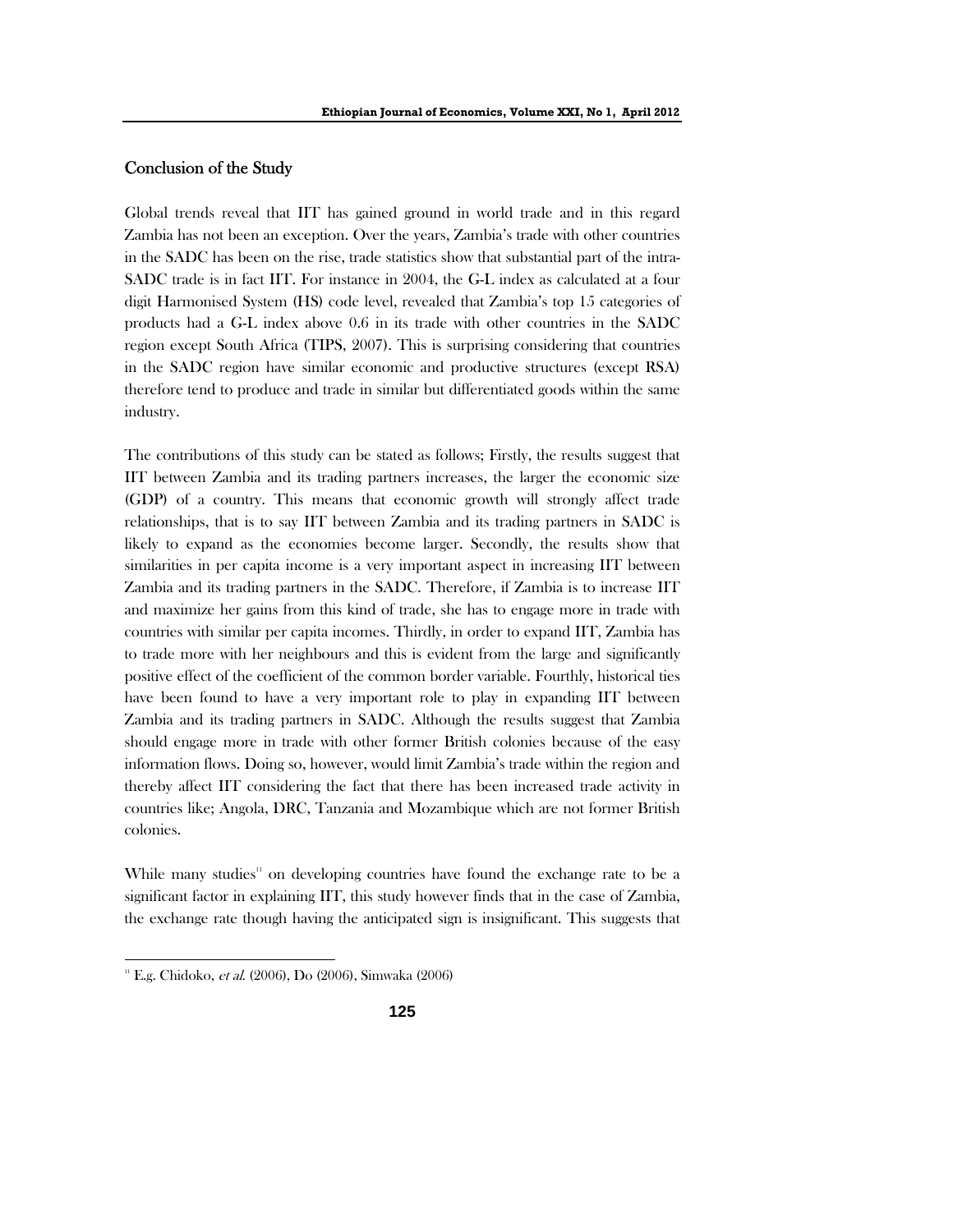the exchange rate has not supported IIT. This finding can be explained by the fact that the Zambian Kwacha has constantly been appreciating and depreciating ever since it was liberalized. Currency appreciation causes exports to be more expensive and imports to be cheaper while currency depreciation causes imports to be more expensive while exports become cheaper. Therefore, exchange rate instability does not support IIT because the effects of the change in the exchange rate on imports and exports tend to cancel each other out. In this regard the real exchange rate cannot be used as a determinant of IIT in a country with an unstable exchange rate.

In addition, the study finds distance to be a significant factor in explaining IIT. This means that the distance between trading centres is a very important factor in explaining trade.

Lastly, for a very long time IIT has been perceived to be a feature of developed countries however, this study shows that IIT is a feature of both the industrialized countries as well as developing countries; this finding is confirmed by the significance of the dissimilarities in per capita income (DPCI) variable.

## Policy Implications

Trade is considered as a very important aspect in the economic performance of a country. It is for this reason that it is important to investigate IIT, for this may be an area where substantial benefits could be reaped if properly nurtured. Therefore, there is need for policy to be aimed at expanding it in order to improve a country's economic prospects. The results reveal that IIT does in actual fact exists, therefore since this trade is beneficial to the country, there is need to direct efforts to expand this form of trade. This can be achieved through paying particular attention to the determinants of IIT as established by the gravity model in this study. Firstly, economic size (GDP) has been found to be one aspect that can increase IIT. Therefore policy must be aimed at encouraging economic growth and this can be achieved through expanding the production sectors of the economy. Expansion of the productive sectors entails an expansion in the production of goods and services and therefore leads to an increase in income (Gross Domestic Product and Per Capita Income). In order to achieve this, this paper recommends that policy makers put in place stabilization policies and an attractive business environment which will attract Investment and will therefore contribute to a higher growth rate in the economy. This study also recommends that Zambia promotes and maintains good relations with its neighbours as well as countries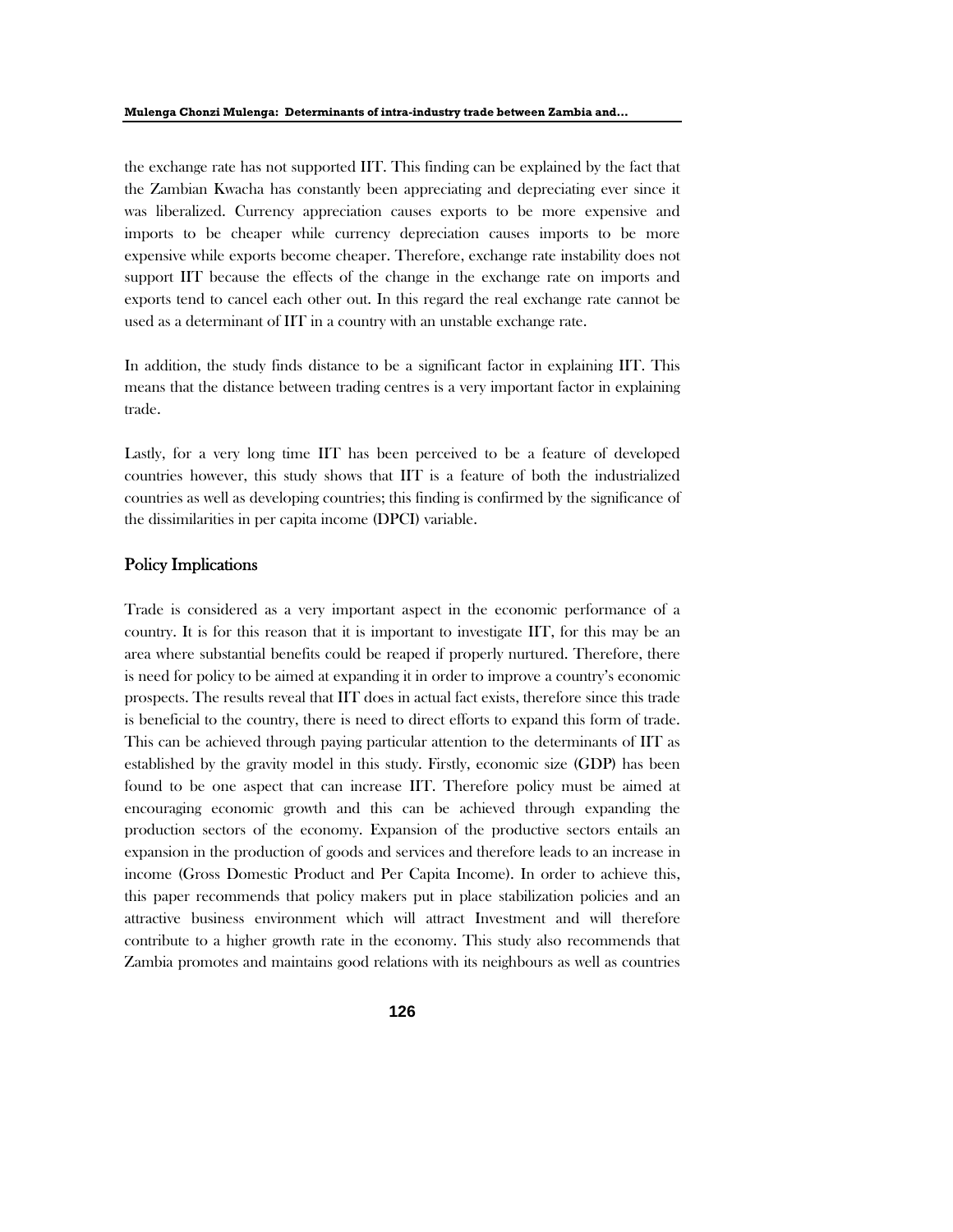with which it has historical ties with. This has potential benefits in terms of reducing transaction costs because of closeness. The other recommendation is that Zambia enters into bilateral trade agreements with her neighbours as this would result in the elimination of trade barriers and therefore enable reciprocal non-trade barrier trade between her and her neighbours. Distance is also an important determinant of IIT between Zambia and its trading partners in the SADC. As many countries in the SADC are landlocked; one of the most important features of trade in the SADC is that it is dominated by road transport. Road transport is Zambia's main link to other countries in the SADC, therefore improvement in the road infrastructure as well as reduction in the delays at border posts would be necessary steps to the expansion of IIT within the region. Improvement of the road network is particularly beneficial to the country in terms of increased export earnings to countries like DRC, Angola and Zimbabwe which have in recent years experienced growing demand for consumer goods.

A key objective of the Government is to reposition the economy with a view to take advantage of the rebound in global economic activity and trade. The promotion of trade is integral to Zambia in its efforts to find additional regional and international markets for its products. Zambia has continued to maintain a liberal trade policy regime aimed at enhancing productivity and competitiveness of Zambian products in both the domestic and international markets. The main objective of Zambia's trade policy is to contribute to economic growth and national development through the creation of viable and competitive export sectors in the economy: $12$  this led to the formation of the Zambia Development Agency (ZDA). The policy seeks to achieve this objective by directing resources to the most productive areas for export production, therefore, this study can act as a guide to policy makers as they formulate National Development Plans (NDPs) in terms of ways of fostering economic growth and development in Zambia through the promotion of IIT with its trading partners in SADC.

 $12$  This objective has been enshrined in key national policy documents such as the Commercial Trade and Industrial Policy (CTIP), the Fifth National Development Plan (FNDP) and the Vision 2030, which articulate the country's long term development objectives (Katotoka, 2010)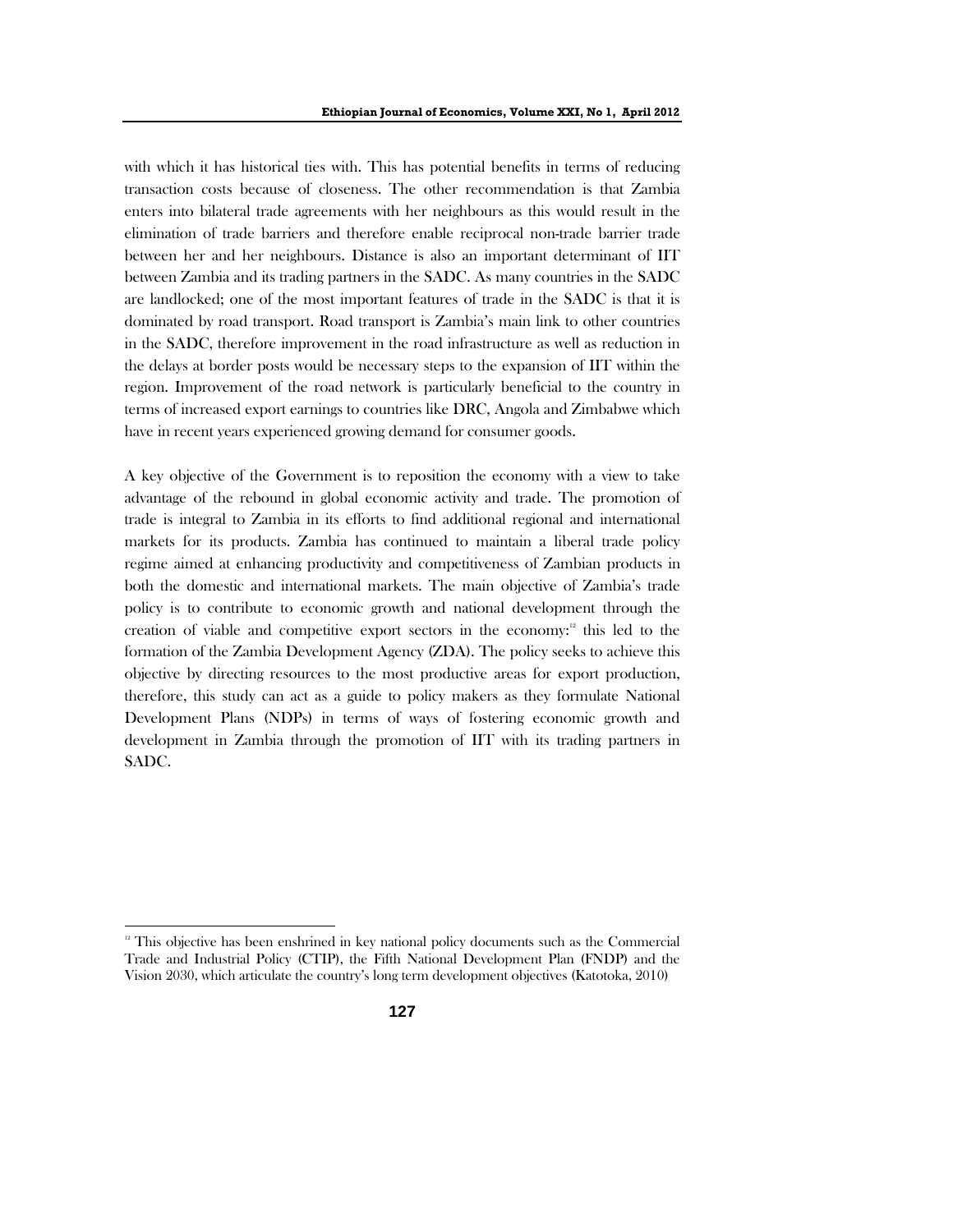### References

- Aquino, A. (1978). "Intra-Industry Trade and Inter-Industry Specialization as Concurrent Sources of International Trade in Manufactures," Weltwirtschaftliches Archiv, Vol. 114, No. 2, pp. 275–296.
- Asteriou, D. (2006). Applied Econometrics: A Modern Approach Using EViews and Microfit, Palgrave Macmillan: Hampshire and New York.
- Balassa, B. (1979). Intra-Industry Trade and the Integration of Developing Countries in the World Economy, in H. Glersch (ed.), On the Economics of Intra-Industry Trade, pp. 245-270: Tubingen.
- Balassa, B. (1986). "The Determinants of Intra-Industry Specialization in United States Trade," Oxford Economic Papers, Paper No. 38, pp. 220-223.
- Balassa, B. and Bauwens, L. (1987). "Intra-Industry Specialization in a Multi-Country and Multi-Industry Framework," The Economic Journal, Vol. 97, No. 388, pp. 923–939.
- Chidoko, C., Zivanomoyo, J. and Sunde, T. (2006). "Determinants of Intra-Industry Trade between Zimbabwe and it's Trading Partners in the Southern African Development Community Region (1990-2006)," Journal of Sciences, Vol. 5, No. 1, pp. 16-21.
- Clark, D. P. And Stanley, D. L. (1999). "Determinants of Intra-Industry Trade between Developing Countries and the United States," Journal of Economic Development, Vol. 24, No. 2, pp. 79-92.
- Damoense, M. Y. and Jordaan A. C. (2010). "The Determinants of Bilateral Intra-Industry Trade: An Application to South Africa's Automobile Industry," Paper presented at the 14th Annual Africa Econometrics Conference held at the Sheraton Hotel, Abuja, Nigeria, 8-10 July.
- DeRosa, D.A. and Roningen, V.O. (2003). Zambia in Regional and Extra-Regional Free Trade Agreements: Estimates of the Trade and Welfare Impacts, VORSIM/ Potomac Associates: Virginia.
- Do, T. T. (2006). "A Gravity Model for Trade between Vietnam and Twenty-Three European Countries," Unpublished Thesis, Department of Economics and Society: Hanoi.
- Ekanayake, E. M. (2001). "Determinants of Intra-Industry Trade. The case of Mexico, "The International Trade Journal, Vol. 15, No. 1, pp. 89-112.
- Filippini, C. (2003). The Determinants of East Asian Trade Flows: A Gravity Equation Approach, Bocconi University: Milan.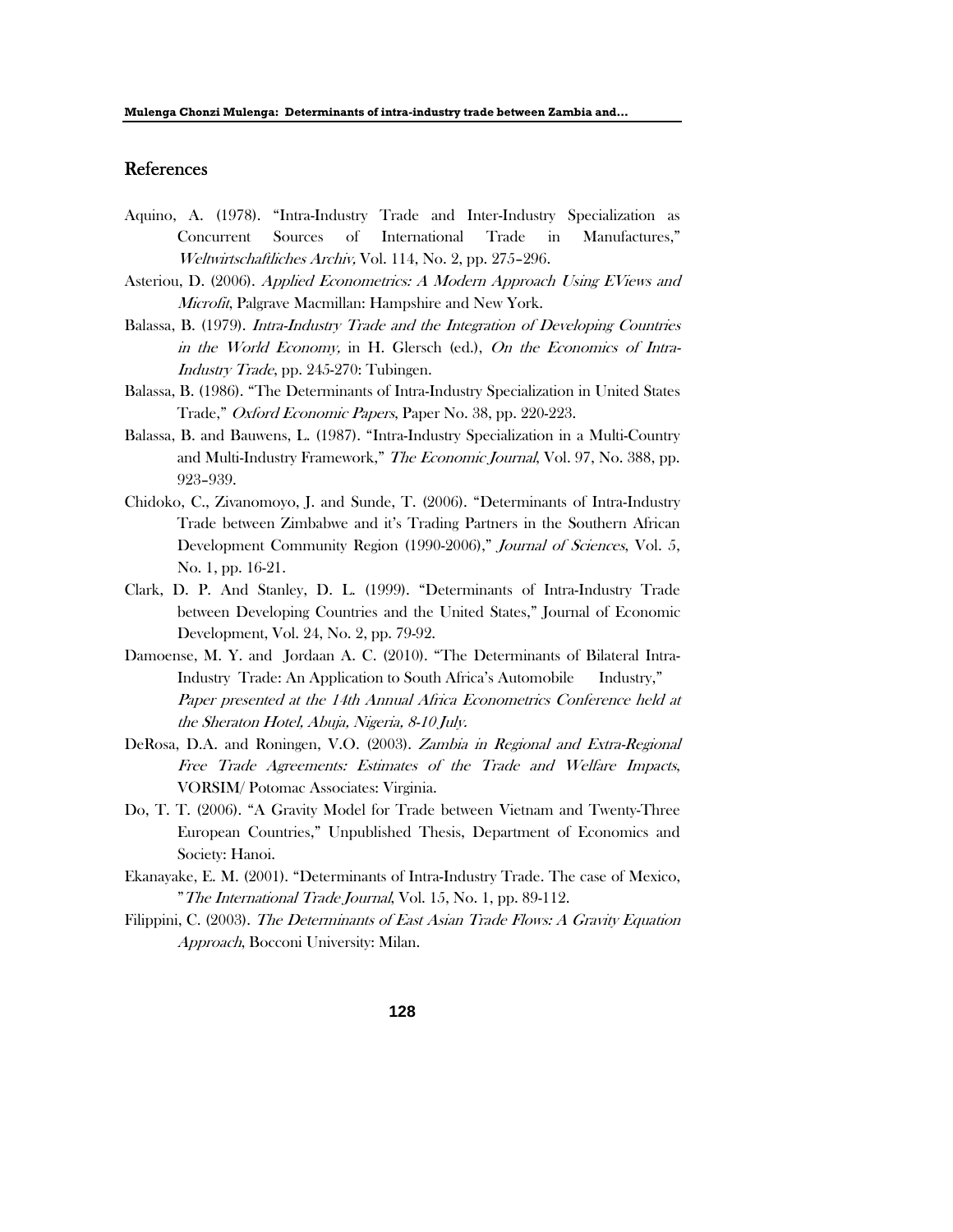- Gonzalez, J. G. and Velez, A. (1995). "Intra-Industry Trade between the United States and the Major Latin American Countries: Measurement and Implications for Free Trade in the Americas," The International Trade Journal, Vol. 9, No. 4, pp. 519–536.
- Grubel, H. and Lloyd, P. (1975). *Intra-Industry Trade: The Theory and Measurement* of International Trade in Differentiated Product, McMillan Publishers: London.
- Havrylyshyn, O. and Civan, E. (1983). *Intra-Industry Trade and the Stage of* Development, in P.K.M. Thakaran (ed.), On Intra-Industry Trade: Empirical and Methodological Aspects, pp. 111–140, Elsevier: Amsterdam.
- Havrylyshyn, O. and Kuznel, P. (1997). "Intra-Industry Trade of Arab Countries: An Indicator of Potential Competitiveness," IMF Working Paper No. 97/ 47.
- Hu, X. and Ma, Y. (1999). "International Intra-Industry Trade of China," Weltwirtschaftliches Archiv, Vol. 135, No. 1, pp. 82–101.
- Katotoka, H. (2010). "Reflections on Evidence Based Trade Policy Formulation in Zambia," Paper Presented at the SADRN Workshop for Policy Makers: Pretoria.
- Kimura, F. and Lee, H. (2004). "The Gravity Equation in International Trade in Services," Review of World Economics Journal, Vol. 142, No. 1, pp. 92-121.
- Krugman, P. (1979). "Increasing Returns, Monopolistic Competition, and International Trade," Journal of International Economics, Vol. 9, No. 4, pp. 469–479.
- Lee, H. and Lee, Y. (1993). "Intra-Industry Trade in Manufactures: The case of Korea," Weltwirtschaftliches Archiv, Vol. 129, No. 1, pp. 159-169.
- Linder, B. S. (1961), An Essay on Trade and Transformation, Almqvist & Wiksell: Stockholm.
- Manrique, G. (1987). "Intra-Industry Trade between Developed and Developing Countries: The United States and the NICs," Journal of Developing Areas, Vol. 21, No. 4, pp. 481–493.
- Matyas, L. and Harris, M. N. (1998). "The Econometrics of Gravity Models," Melbourne Institute Working Paper No. 5/98.
- Ministry of Commerce (2005). "Zambia Diagnostic Trade Integration Study," World Bank Sponsored Study: Lusaka, Downloadable from http://www.integratedframework.org/countries/zambia.htm.
- Montenegro, C. E. and Soto, R. (1996). "How Distorted is Cuba's Trade? Evidence and Predictions from a Gravity Model," Journal of International Trade and Economic development, Vol. 5, No. 1, pp. 45-68.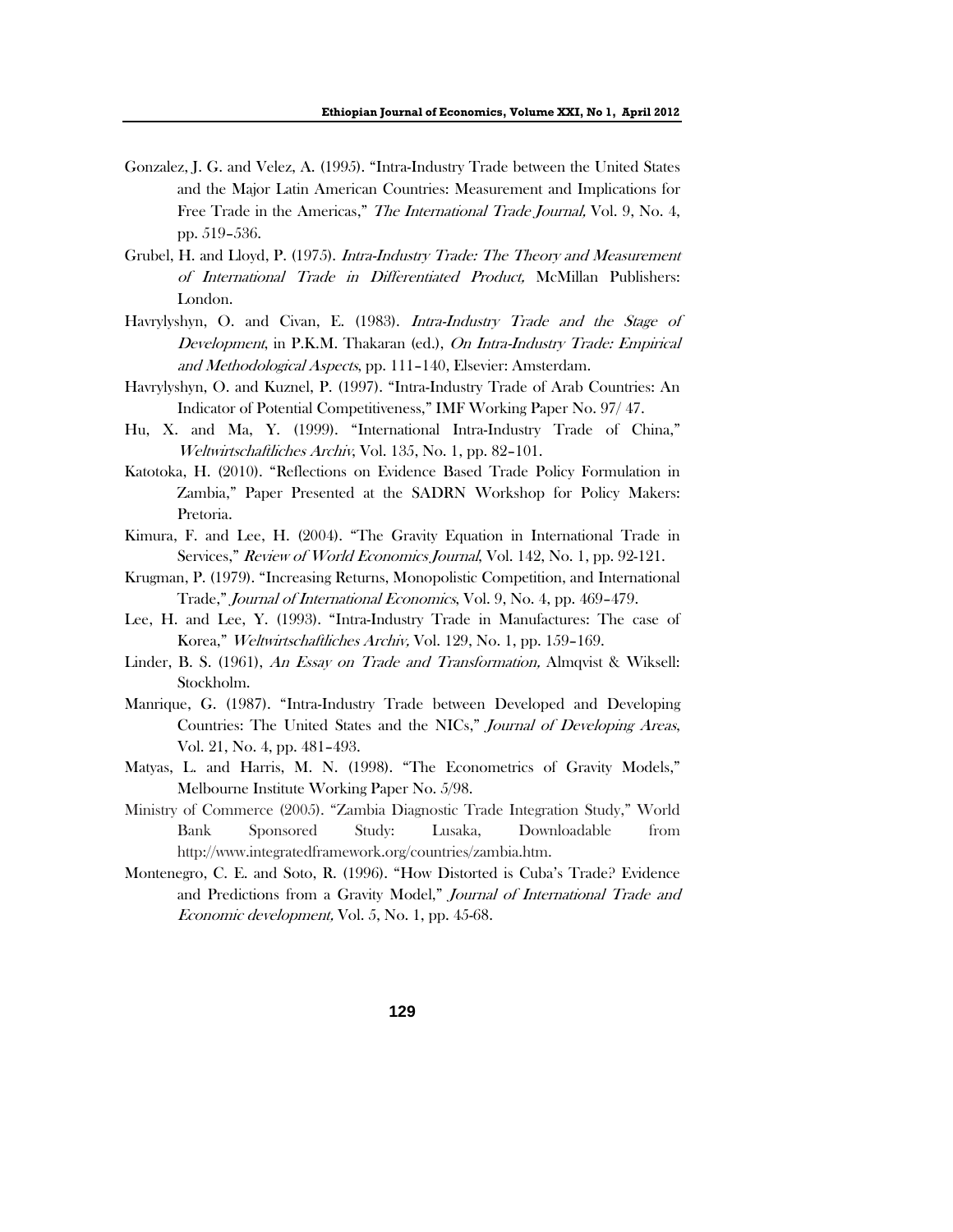**Mulenga Chonzi Mulenga: Determinants of intra-industry trade between Zambia and…** 

- Musonda, F. M. (1997). "Intra-Industry Trade between Members of the PTA/COMESA Regional Trading Arrangements," AERC Research Paper No. 64, pp. 10-17.
- Neary, J. P. (2009). Putting the 'New' into New Trade Theory: Paul Krugman's Nobel Memorial Prize in Economics, Oxford University Press: London.
- Nilsson, L. (1999). "Two-Way Trade between Unequal Partners: The EU and the Developing Countries," Weltwirtschaftliches Archiv, Vol. 135, No. 1, pp. 102– 127.
- Simwaka, K. (2006). "Dynamics of Malawi's Trade Flows: A Gravity Model Approach," Munich Personal RePEc Archive, MPRA Paper No. 1122.
- Stone, J. A. and Lee, H. (1995). Determinants of Intra-Industry Trade: A longitudinal and Cross-Country Analysis, Weltwirtschaftliches Archiv, Vol. 131, No. 1, pp. 67–83.
- Trade and Industrial Policy Strategies (2007). Zambia: Intra–SADC-Trade Performance Review; 2000-2005: Lusaka.
- Trade and Industrial Policy Strategies (2008). Zambia: Intra–SADC-Trade Performance Review; 2006-2008: Lusaka.
- United Nations Conference on Trade and Development (UNCTAD). (2006). Zambia and the Multilateral Trading System: The Impact of WTO Agreements, Negotiations and Implementation, United Nations Publications: Geneva and New York.
- Verdoorn, P. J. (1960). The Intra-Bloc Trade of Benelux, In E. Robinson (ed.), Economic Consequences of the Size of Nations, Macmillan: London.
- Woodridge, J. M. (2002). Econometric Analysis of Cross Section and Panel Data, MIT Press: London.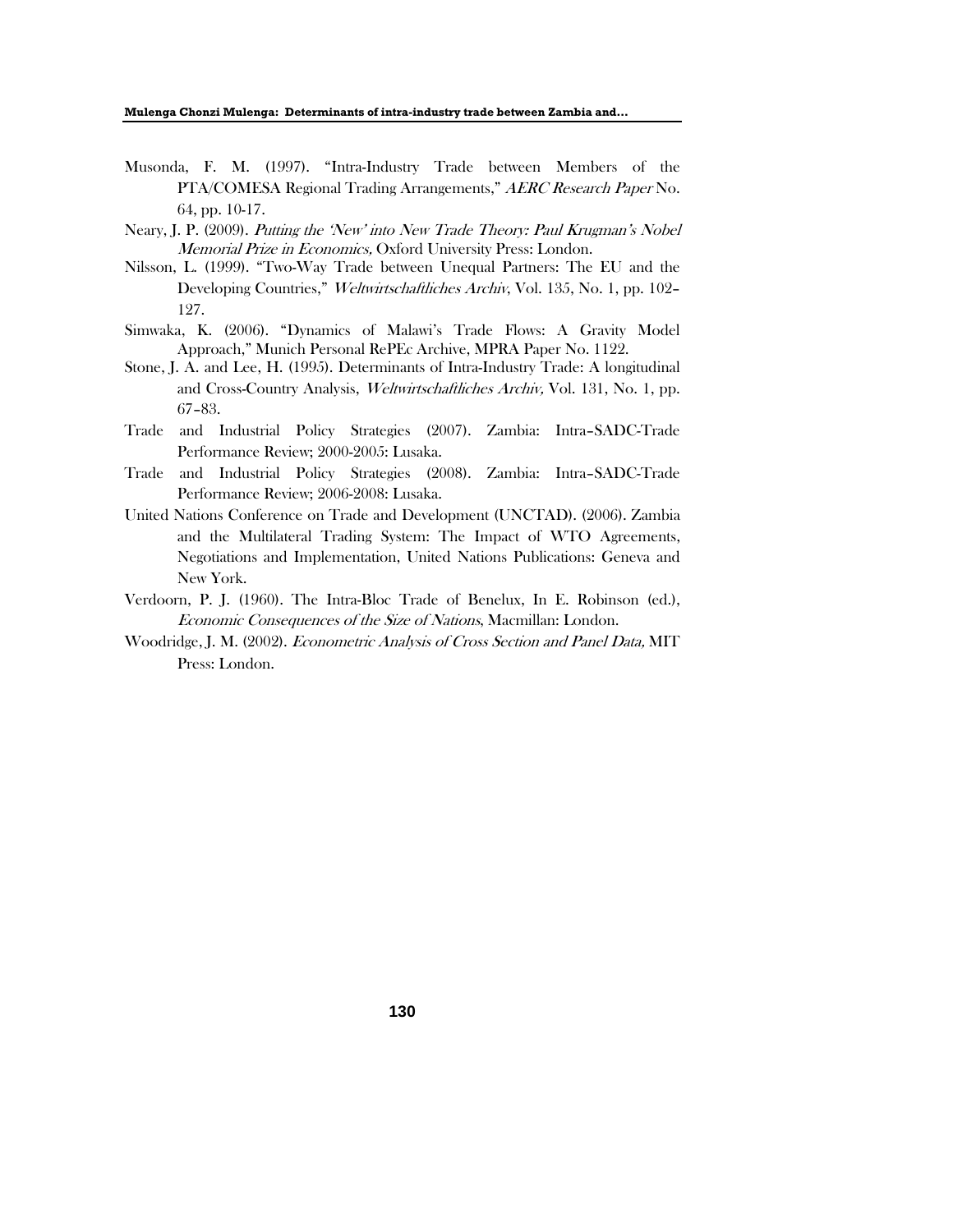# Appendices

## Appendix 1: Correlation Matrices

## Appendix 1A: Correlation Matrix with LogPCI

(obs=99)

|         | LogIIT | LogGDP | Log <sub>PCI</sub> |        | LogDPCI LogEXRT LogDIST |           | Log <sub>II</sub> | d1        | d2     |
|---------|--------|--------|--------------------|--------|-------------------------|-----------|-------------------|-----------|--------|
| LogIIT  | 1.0000 |        |                    |        |                         |           |                   |           |        |
| LogGDP  | 0.2071 | 1.0000 |                    |        |                         |           |                   |           |        |
| LogPCI  | 0.0737 | 0.3806 | 1.0000             |        |                         |           |                   |           |        |
| LogDPCI | 0.0353 | 0.3372 | 0.8836             | 1.0000 |                         |           |                   |           |        |
| LogEXRT | 0.0229 | 0.0896 | 0.4185             | 0.3502 | 1.0000                  |           |                   |           |        |
| LogDIST | 0.3477 | 0.0846 | 0.2515             | 0.2894 | 0.3377                  | 1.0000    |                   |           |        |
| LogTI   | 0.2658 | 0.3671 | 0.0862             | 0.1580 | 0.0737                  | $-0.0531$ | 1.0000            |           |        |
| d1      | 0.3183 | 0.2346 | 0.5493             | 0.5338 | $-0.1208$               | $-0.332$  | $-0.4139$         | 1.0000    |        |
| d2      | .1755  | 0.0697 | .5712              | 0.5841 | 0.4506                  | $-0.3624$ | 0.3568            | $-0.4629$ | 1.0000 |

## Appendix 1B: Correlation Matrix after droping LogPCI

(obs=99)

|         | LogIIT    |           | LogGDP LogDPCI LogEXRT LogDIST |           |           | LogTI     | d1        | d2     |
|---------|-----------|-----------|--------------------------------|-----------|-----------|-----------|-----------|--------|
| LogIIT  | 1.0000    |           |                                |           |           |           |           |        |
| LogGDP  | 0.2071    | 1.0000    |                                |           |           |           |           |        |
| LogDPCI | $-0.0353$ | 0.3372    | 1.0000                         |           |           |           |           |        |
| LogEXRT | 0.0229    | 0.0896    | 0.3502                         | 1.0000    |           |           |           |        |
| LogDIST | $-0.3477$ | 0.0846    | 0.2894                         | $-0.3377$ | 1.0000    |           |           |        |
| LogTI   | 0.2658    | 0.3671    | 0.1580                         | $-0.0737$ | $-0.0531$ | 1.0000    |           |        |
| d1      | 0.3183    | $-0.2346$ | $-0.5338$                      | $-0.1208$ | $-0.3321$ | $-0.4139$ | 1.0000    |        |
| d2      | .1755     | $-0.0697$ | 0.5841                         | 0.4506    | $-0.3624$ | 0.3568    | $-0.4629$ | 1.0000 |